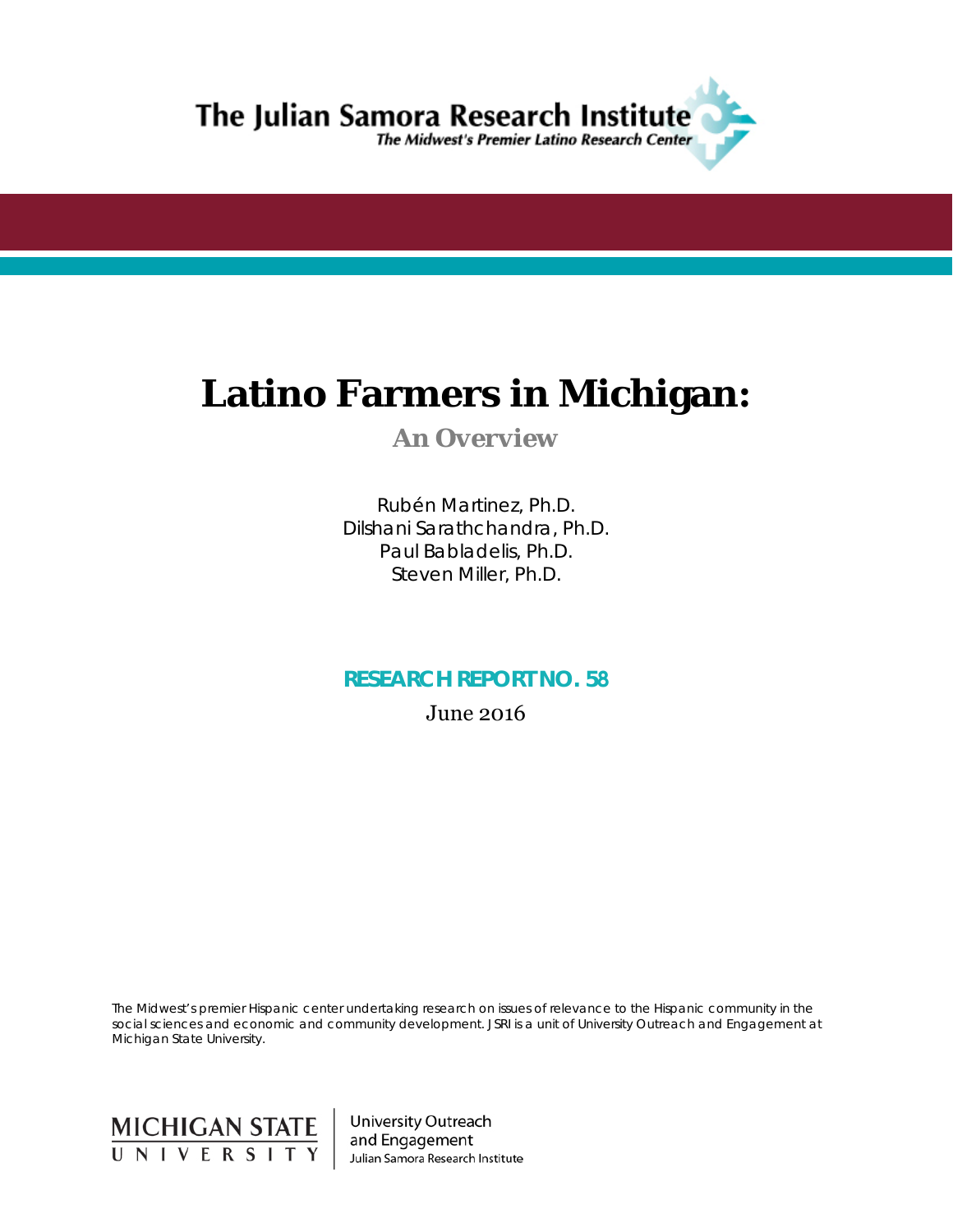The Julian Samora Research Institute The Midwest's Premier Latino Research Center

JSRI is committed to the generation, transmission, and application of knowledge to serve the needs of Latino communities in the Midwest and across the nation. To this end, it has organized a number of publication initiatives to facilitate the timely dissemination of current research and information relevant to Latinos.

#### **Latinos in Michigan**

A focused approach to disseminating information on Latinos in the state of Michigan. These specialized reports include documents, charts, and graphs that utilize primary data from JSRI's researchers and initiatives.

#### **Research Reports**

JSRI's flagship publication for scholars who want to produce a quality publication with more detail than is usually allowed in mainstream journals. Research Reports are selected for their significant contribution to the knowledge base of Latinos.

#### **Working Papers**

For scholars who want to share their preliminary findings and obtain feedback from others in Chicano and Latino Studies.

#### **Statistical Briefs/CIFRAS**

For distribution of "facts and figures" on Latino issues and conditions. Also designed to address policy questions and to highlight important topics.

#### **Occasional Papers**

For the dissemination of speeches, papers, and practices of value to the Latino community which are not necessarily based on a research project. Examples include historical accounts of people or events, "oral histories," motivational talks, poetry, speeches, and legal technical reports.

#### **Demographic Reports**

JSRI demographic reports use primary data from research projects and secondary data from government sources. Examples include census data; projected population summarizations; statistical profiles of Latino household size, educational attainment, and earned income; and localized and regional population projections.

#### **NEXO Newsletter**

JSRI's official newsletter is produced in both printed and pdf formats. Comments can be sent to jsamorai@msu.edu.

> Julian Samora Research Institute ● Dr. Rubén O. Martinez, Director Michigan State University 219 S. Harrison Rd., Room 93 ● East Lansing, MI 48824-4586 Phone: (517) 432-1317 ● Fax: (517) 432-2221 E-mail: jsamorai@msu.edu ● Web: jsri.msu.edu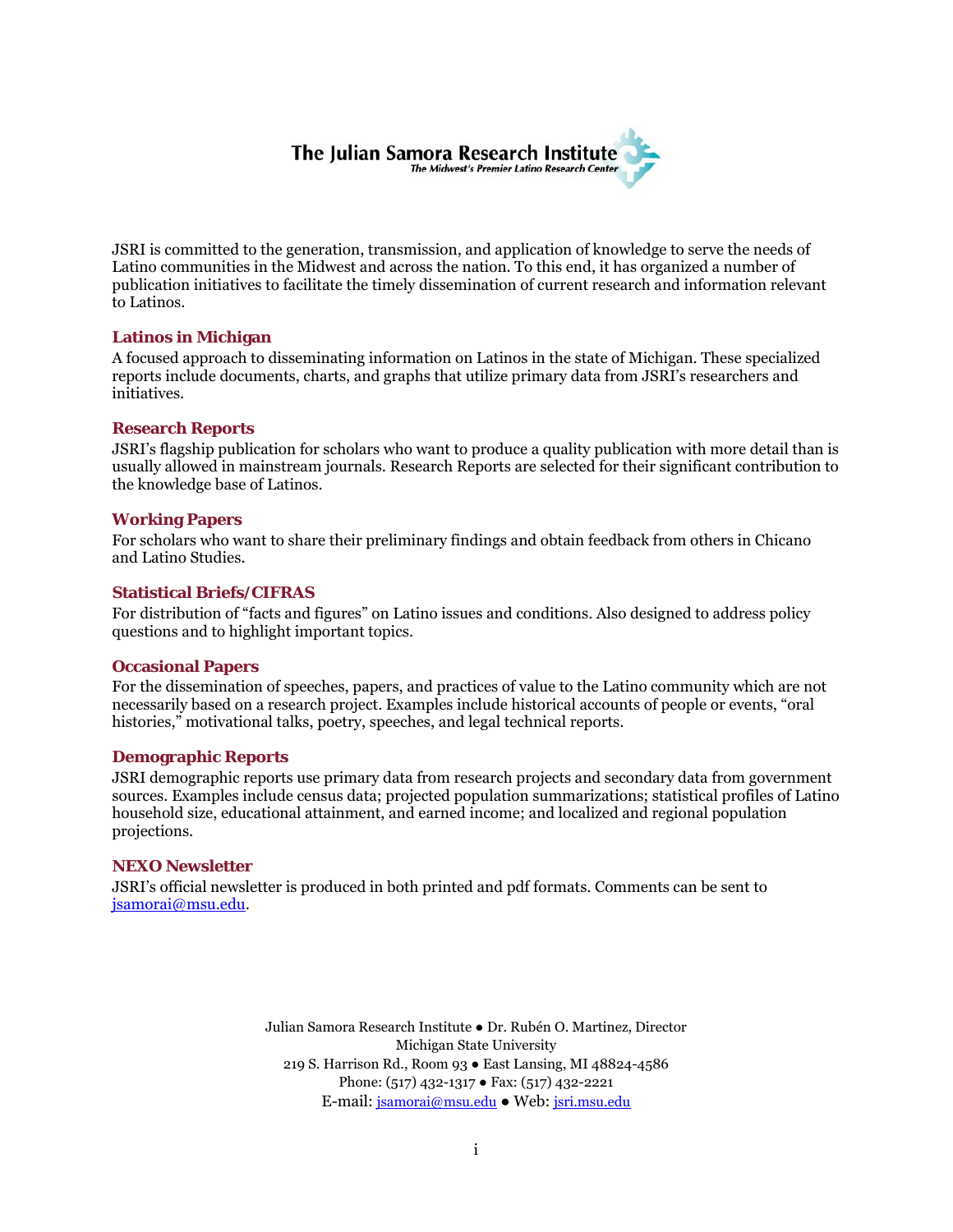# **Latino Farmers in Michigan: An Overview**

Rubén Martinez, Ph.D., Dilshani Sarathchandra, Ph.D., Paul Babladelis, Ph.D., Steven Miller, Ph.D.

#### **RESEARCH REPORT NO. 58**

June 2016

#### **ABSTRACT**

Michigan Latino farmers contribute to the largest and fastest growing minority-farming group in the U.S. However, they are subject to lack of financial resources, limited land ownership, difficulty in obtaining bank loans, low sales, insufficient training, meager farm equipment, language barriers, and limited information resources. This report provides research results from a survey of Latino farmers in Michigan, and focuses primarily three types of farmers: berry, livestock, and other-produce farmers. These farmers are a diverse group of individuals with different practices and processes. This study demonstrates that a study focusing on specific types of farmers can identify specific issues pertaining to those types of farmers. For example, this study shows that Latino berry farmers tend to engage in agricultural planning and practices that lead to improved sales.

#### **ABOUT THE AUTHORS**

Rubén Martinez is professor of sociology and director of the Julian Samora Research Institute at Michigan State University. His areas of specialization include leadership and institutional change, education and ethnic minorities, youth development, and environmental justice.

Dilshani Sarathchandra is an assistant professor of sociology at the University of Idaho. Sarathchandra works primarily in the interdisciplinary field of science and technology studies. Her focus areas include science communication, risk, judgment and decision-making, and health and medicine.

Paul Babladelis is a specialist in land resource management theory and practice. Babladelis has worked internationally to develop new models for economic and social management of natural areas that span national boundaries. His work seeks to create value through place and turn conservation and preservation costs into tangible benefits.

Steven Miller is an assistant professor in the department of Agricultural, Food, and Resource Economics at Michigan State University. Miller specializes in applied economic methods for forecasting and impact analysis.

#### **SUGGESTED CITATION**

Martinez, Rubén, Dilshani Sarathchandra, Paul Babladelis, and Steven Miller. (2016). Latino Farmers in Michigan: An Overview. JSRI Research Report No. 58. East Lansing, Michigan: The Julian Samora Research Institute, Michigan State University.

© 2016 Michigan State University. All rights reserved.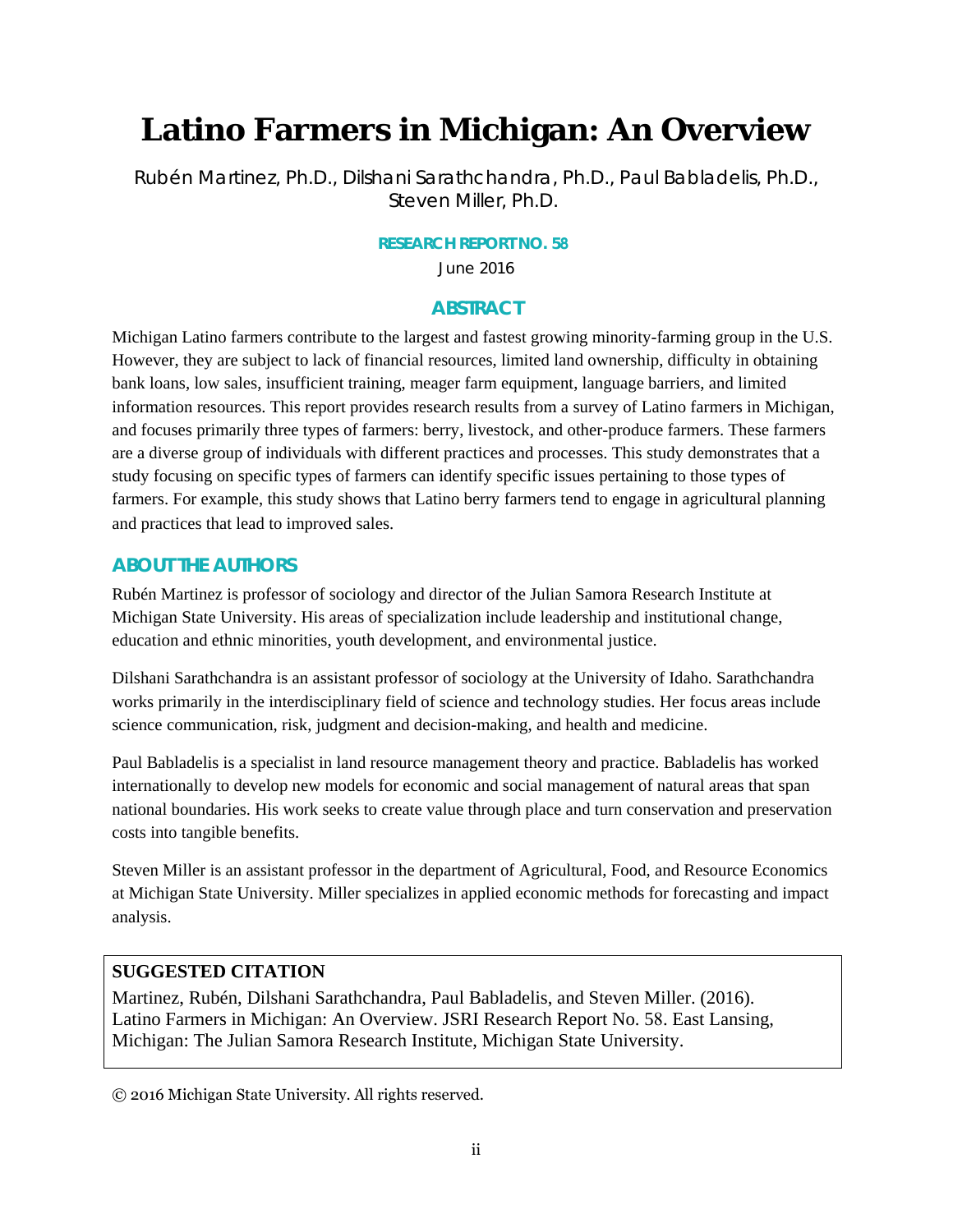THIS PAGE INTENTIONALLY LEFT BLANK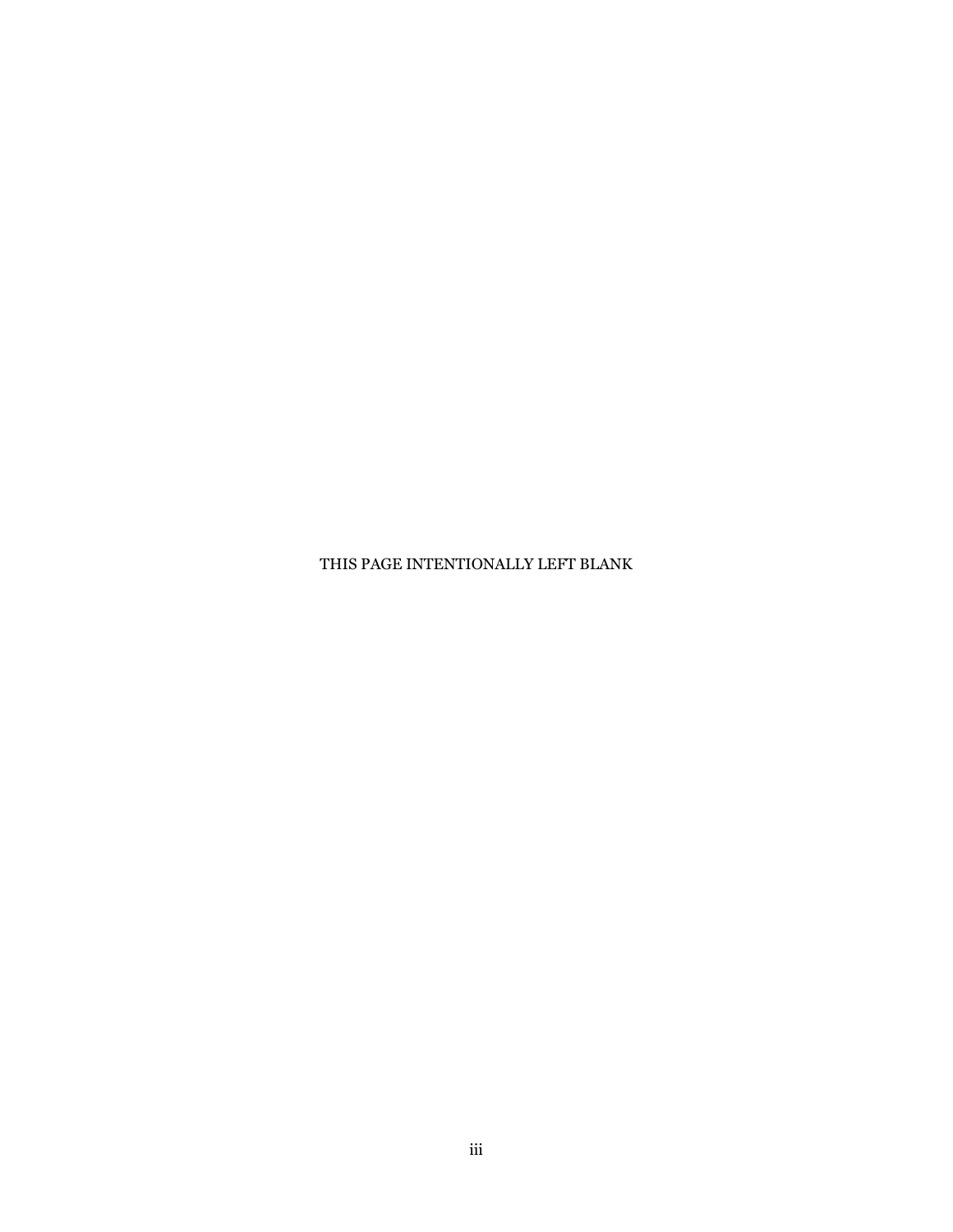## **RESEARCH REPORT NO. 58**

# **Table of Contents**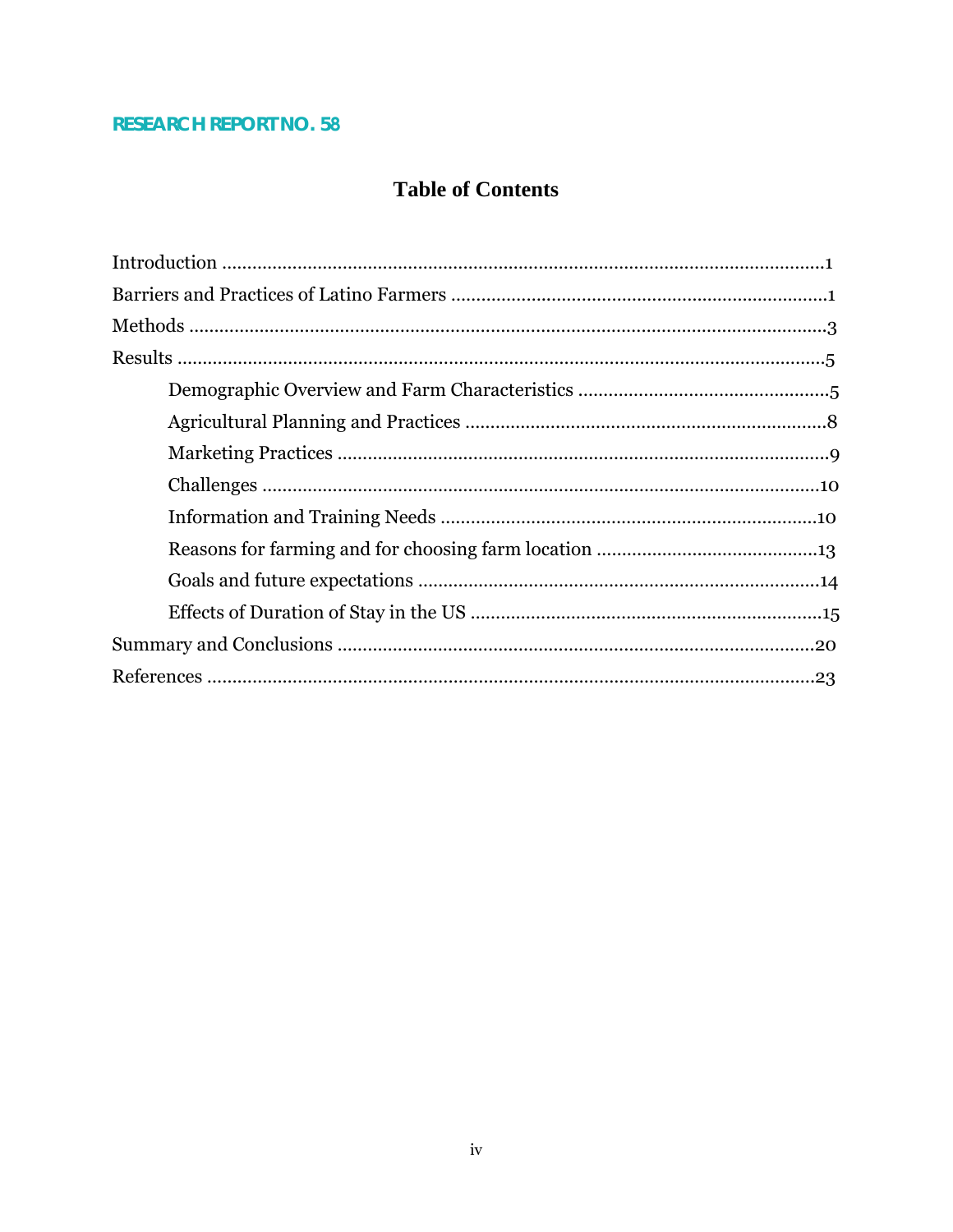# **List of Tables**

| Table 1. Participants by County and Total Latino Operators by County, 2007 4       |
|------------------------------------------------------------------------------------|
|                                                                                    |
| Table 3. Respondents demographic overview and farm characteristics $(n=79)$ 6      |
|                                                                                    |
|                                                                                    |
|                                                                                    |
|                                                                                    |
|                                                                                    |
|                                                                                    |
|                                                                                    |
|                                                                                    |
| Table 12. Survey respondents' reasons for choosing farm location 14                |
|                                                                                    |
| Table 14. Survey respondents' reasons for farming by length of time in the US 16   |
| Table 15. Survey respondents' reasons for choosing farm location by length of time |
|                                                                                    |
| Table 16. Survey respondents' farming goals by length of time in the U.S17         |
| Table 17. Survey respondents' challenges to farming by length of time in the U.S17 |
| Table 18. Survey respondents' sales locations by length of time in the U.S18       |
| Table 19. Survey respondents' information needs by length of time in the U.S18     |
| Table 20. Survey respondents' training interests by length of time in the U.S19    |
| Table 21. Survey respondents' information sources by length of time in the U.S19   |
| Table 22. Comparisons between farm type and selected farm characteristics 22       |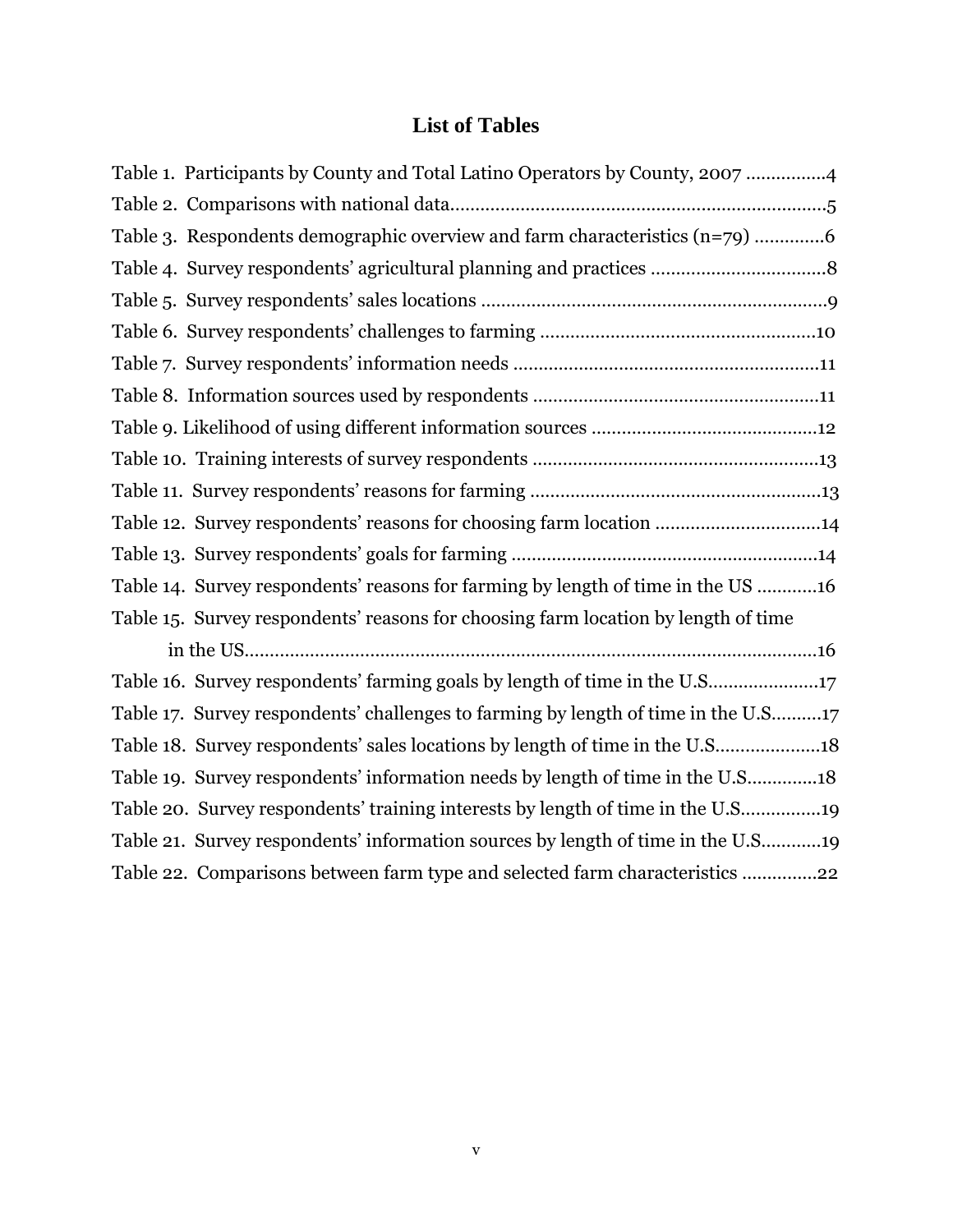# **List of Figures**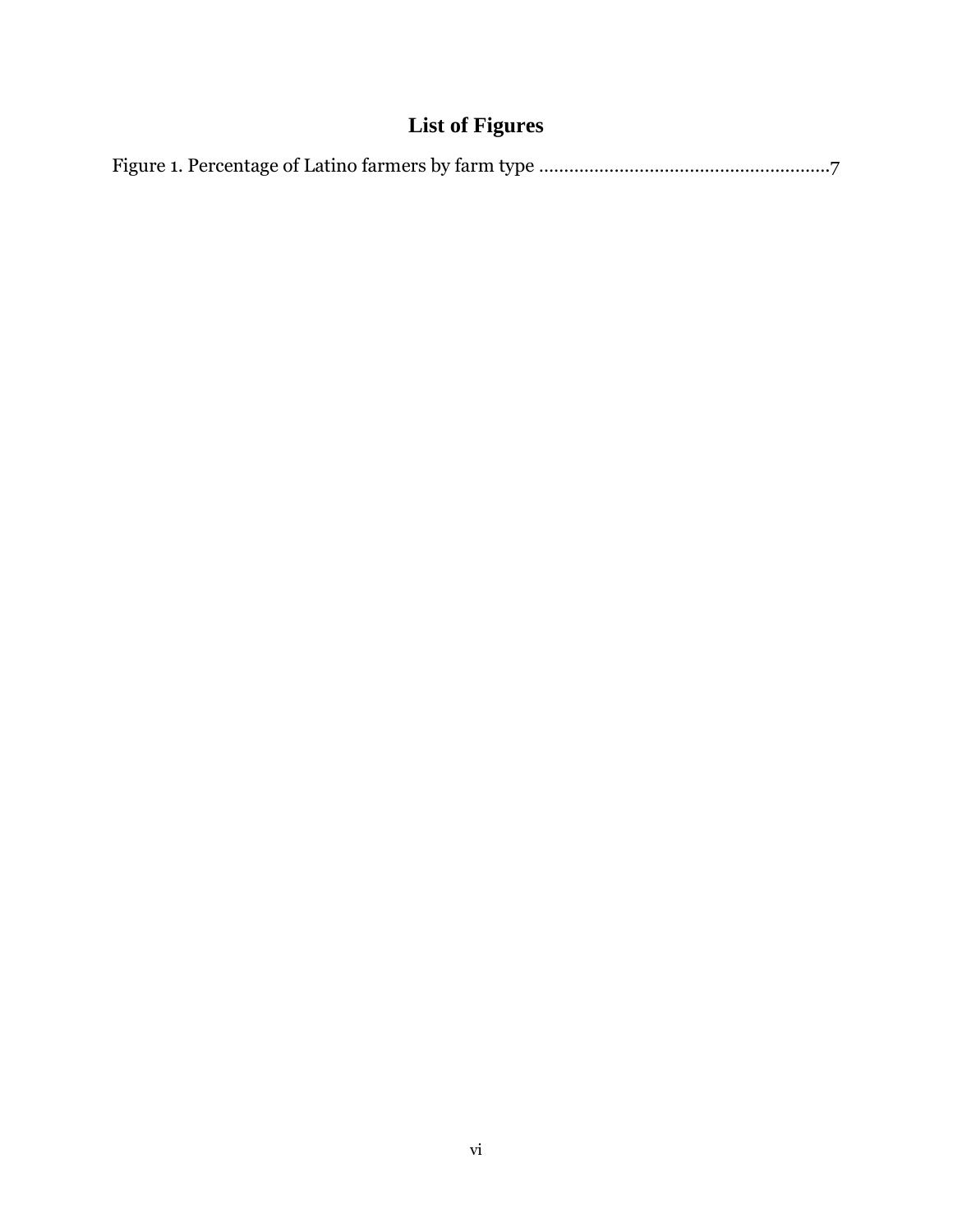THIS PAGE INTENTIONALLY LEFT BLANK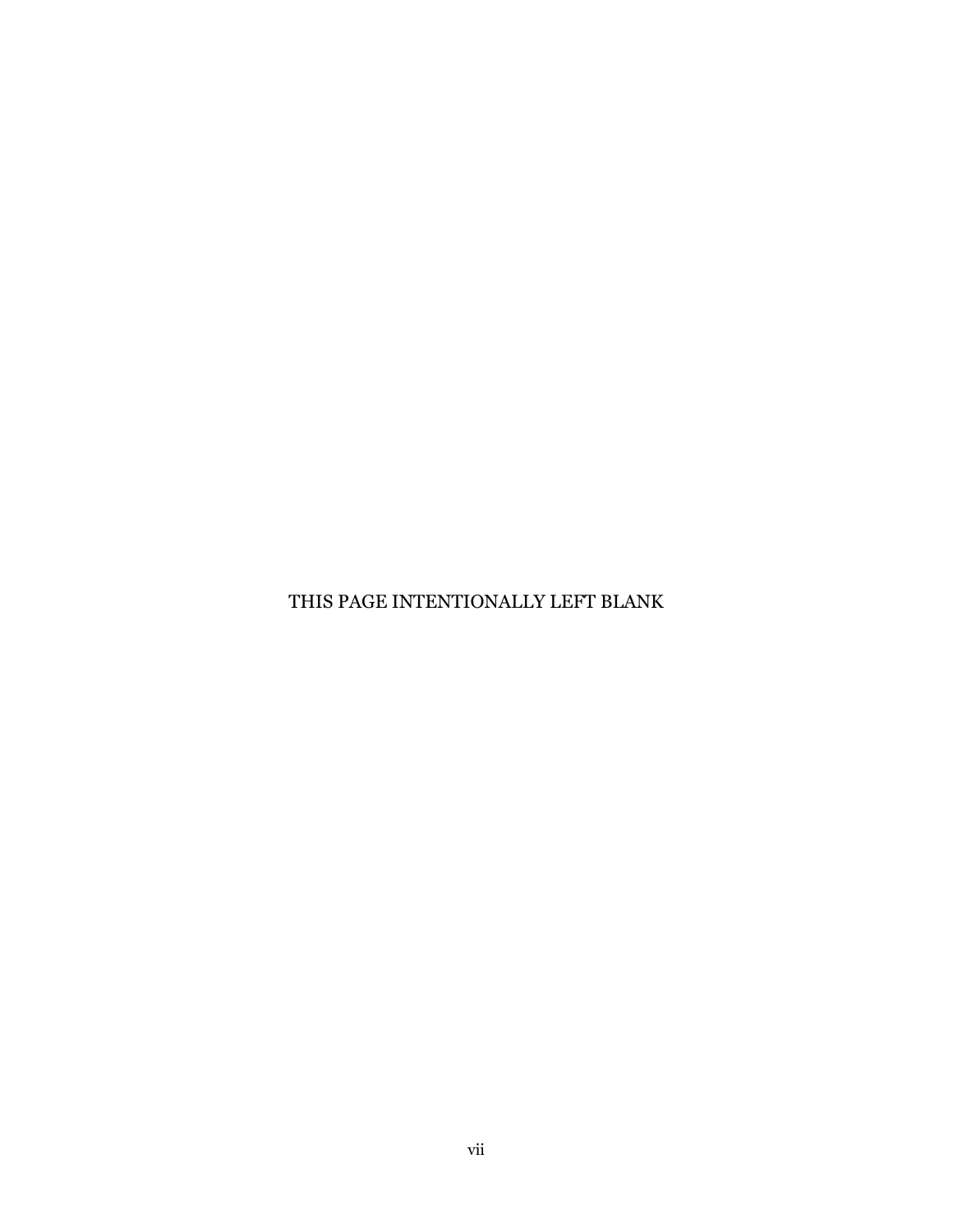## **Introduction**

Latino farmers are considered to be the largest and fastest growing minority farming group in the U.S. (Fry, 2008; Martinez & Gardner, 2011). The 2007 U.S. Census of Agriculture reported a 14% increase in the number of Hispanic/Latino farm operators between 2002 and 2007, reflecting a growth that is significantly higher than the overall increase in farm operators across the country (U.S. NASS, 2009). Despite their growth in numbers, Hispanic farmers are often characterized as "socially disadvantaged" and "limited resource" farmers (Ahearn & Newton, 2009; Kleiner & Green, 2008). The socially disadvantaged status of Hispanic farmers has prevented them from accessing important agricultural and related services that could improve their farming conditions (FACT, 1990).

Since the 1990s, the Southeast and Midwest regions of U.S. have seen a large influx of Latino in-migration with an accompanying increase of the number of farms operated by Latinos (Romero, 2011). Between 1992 and 2007 in the Midwest alone, the number of farms with a Latino operator increased by more than 200 percent in Kansas and Michigan, and 110 percent in Minnesota (Romero, 2011). According to the 2007 Census of Agriculture, Michigan ranks first in the Midwest and tenth in the nation in the total number of Hispanic/Latino principal farm operators.

Despite overall indicators of economic expansion in the agricultural sector in Michigan (Peterson et al., 2006), Hispanic farmers continue to show poor economic performance (U.S. NASS, 2009). The 2007 Census reports that 53 percent of Hispanic farmers in Michigan reported total annual sales of less than \$5,000 although more than 40 percent cite farming as their primary occupation (U.S. NASS, 2009). These facts confirm the importance of recognizing and addressing the unique challenges Michigan Latino farmers face in finding strategies to increase their farm viability. The purpose of the research reported here is to identify and develop a broader understanding of Michigan Latino farmers' demography, as well as farming conditions and practices, in order to facilitate programs that may better serve their needs and requirements. This research project provides an overview of:

- (1) Demography and farm characteristics
- (2) Agricultural practices
- (3) Marketing practices
- (4) Challenges faced by farmers
- (5) Information and training needs
- (6) Reasons for farming and choosing farm locations
- (7) Goals and future expectations
- (8) Effects of duration of stay in the U.S. on farming practices

## **Barriers and Practices of Latino Farmers**

In policy circles, Hispanic/Latino farmers have often been labeled as "small-scale", "limited resource," "minority," and/or "socially disadvantaged" (Kleiner & Green, 2008). On average, Hispanic/Latino owned farms tend to be smaller in acreage and have lower sales than those operated by white/Euro-American farmers (Kleiner & Green, 2008). Because of their high level of social and economic disadvantage, Latino farmers experience unique challenges with regard to initiating, developing, and sustaining their farming practices.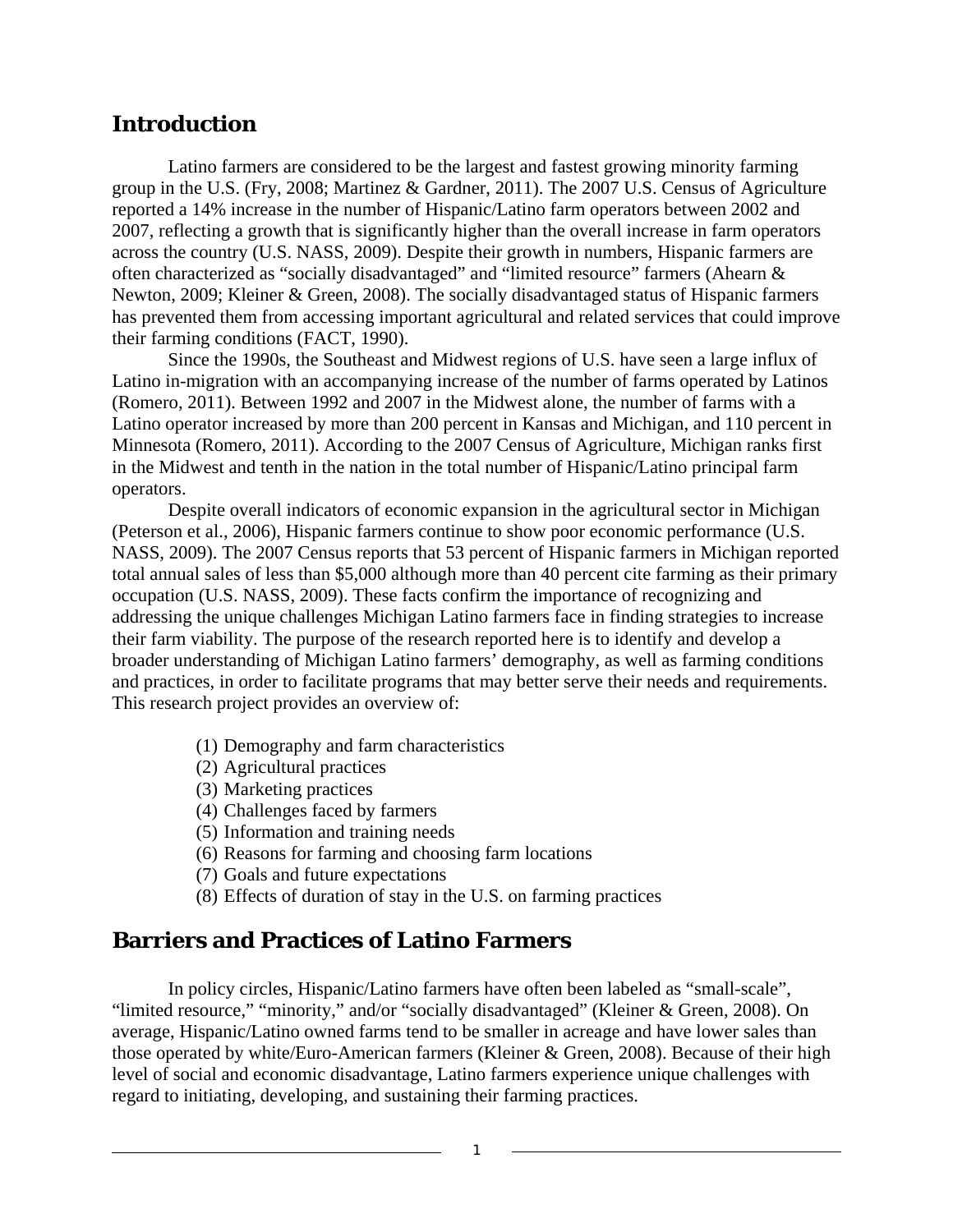Prior research that looked into reasons that limit farming sustainability among Hispanic/Latino farmers has identified several barriers and practices that contribute to these limitations. Two of the most commonly discussed issues are lack of English language ability and citizenship challenges that limit Latino farmers' integration into U.S. culture (e.g., Hermansen-Baez, 2011; Marinez & Gomez, 2011). Hermansen-Baez (2011) further argues that the inability to acquire English-speaking skills is "exacerbated by long workdays with irregular schedules and limited availability of courses in English as a Second Language." Other studies have also pointed out that cultural differences among Latino immigrants (particularly new immigrants) and social and political vulnerability of Latino families in new immigrant destinations make it difficult for Latinos to actively participate in governmental assistance programs that are designed to enhance their farming practices and sustainability (e.g., Flora, Emery, Thompson, Padro-Meza, & Flora, 2012). Due to these various barriers, most Latino farmers and horticulturists consider sharing agricultural produce with family and friends as more important than market-oriented strategies (Flora, Emery, Thompson, Padro-Meza, & Flora, 2012).

Barriers that prevent Latino farmers from accessing governmental resources (e.g., USDA resources) lead to a range of unfavorable circumstances that put Latino farmers at a distinct disadvantage. Marinez & Gomez (2011) point out a range of such barriers including difficulty comprehending U.S. agriculture policy, challenges expressing their farming needs, difficulties in accessing capital for purchasing farms and/or operational loans, lack of knowledge on USDA Farm Service Assistance disaster programs, lack of understanding of advocacy and its importance, lack of a voice on matters of farm policy and advocacy, difficulty comprehending educational materials presented at workshops, difficulty completing appropriate USDA program applications, and difficulty maintaining a stable and reliable workforce. Studies have also pointed out that misconceptions about USDA programs (i.e., beliefs such as, USDA programs are made only for large scale operations or more experienced producers) and lack of financial records and business plans prevent Latino farmers from accessing USDA programs (Martinez-Feria, 2011).

 In addition to these barriers, researchers have also identified a range of related issues faced by Latino farmers in the U.S. such as limited access to and high prices of land, limited economic resilience and financial literacy, limited access to machinery and equipment, and limited agricultural education (e.g., Martinez-Feria, 2011; Romero, 2011) that affect the sustainability of their farm operations. Swisher et. al. (2007) identified avenues for marketing and access to information among major constraints to maintaining farm viability of Latino farmers. Green (2001) found that limited financial resources, access to credit, lack of information appropriate for their farm types, limited access to markets, and low prices in their markets were among the main constraints cited by limited-resource farmers in maintaining farm viability (Green 2001).

As far as Latino farmers in the Midwest and Michigan are concerned, prior studies have pointed out that "those who need more support are less likely to participate in programs designed to support their farm endeavors," (Romero, 2011, p. 11). Research on current status of Hispanic farmers in Michigan suggests that farms are generally family-owned operations led by young male farmers with relatively low levels of education. Overall, these farmers continue to struggle with the English language and face many of the barriers and limitations previously discussed that impact Hispanic/Latino farmers throughout the U.S.

Most Hispanic/Latino farmers in the Midwest and Michigan are part-time farmers. Their income from farming is very low, which contributes to categorizing their farms as "limited

2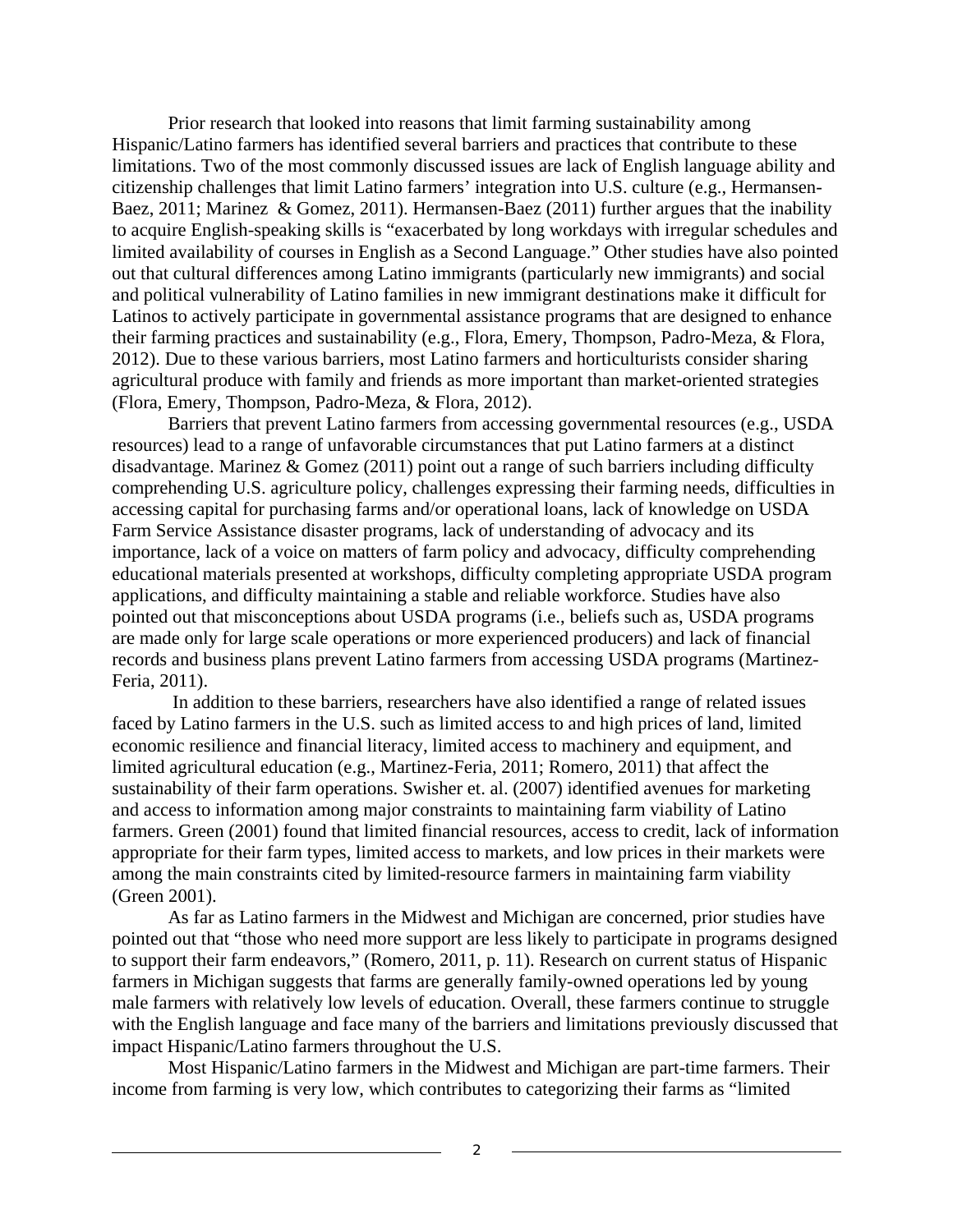resource farms" (Romero, 2011). A high percentage of these farmers do not participate in federal, state, or community programs that are designed to assist with their farming practices. One major issue affecting Hispanic farmers in Michigan is their poor economic performance (Romero, 2011). As stated before, despite overall expansion of Michigan's agricultural sector and Hispanic farmers' increased participation in production of Michigan crops, data from the 2007 census show that 53 percent of Hispanic farmers have total annual sales of less than \$5,000, and only 17 percent make more than \$50,000 per year (U.S. NASS, 2009).

# **Methods**

The population for this survey consisted of a list of Michigan Latino farmers obtained from the National Agricultural Statistics Service (NASS). These Latino owned or operated farm operations fit the NASS definition of a farm, that is, an operation that produces, or would normally produce and sell, \$1,000 or more of agricultural products per year. Before conducting the survey, efforts were made to update the NASS list by matching the list with an independent source of Hispanic farmers from the Michigan Department of Agriculture and Rural Development (MDARD). Records from MDARD that were not on the NASS list were included in the population as potential Latino farms. Approximately 100 records were identified as potential farms from the MDARD list that NASS had not yet confirmed as Latino or as actual farms for a combined total of 559 records (USDA NASS, 2012).

The survey instrument, a questionnaire, was designed and provided by staff at the Julian Samora Research Institute of Michigan State University. All data collection activities were conducted by the NASS Michigan Field Office. Two phases of mail-out and mail-back were the primary data collection method. It was supplemented with non-response follow-up by telephone calls. Two Spanish speaking students from Michigan State University were hired to aid in the telephone data collection phase of the survey. Data collection occurred June 8 to July 20, 2012 (USDA NASS, 2012).

The overall response rate for the Survey of Latino Farmers in Michigan was 58 percent. This response rate is slightly lower than normally realized in NASS conducted surveys. It is speculated that the low response rate is attributable both to the target audience and its unease in dealing with outside entities such as Michigan State University (USDA NASS, 2012). After eliminating responses that did not qualify for the survey, 79 usable and complete surveys were chosen for the data analysis which consisted of 34 mail responses and 45 phone responses. This sample size is consistent with the sample sizes used in other similar survey-based studies on Latino farmers in the Midwest (e.g., Lucht, 2006, *Latinos in Southwest Missouri*, n=63; Swisher, Brenann & Shah, 2007, *Hispanic-Latino Farmers and Ranchers Project*, n=72; Lezberg & Reyes-Hamann, 2010, *Hispanic Farmers in Wisconsin*, n=104; Garcia-Pabon, 2011, *Risk Concerns among Latino Farmers in Missouri*, n=62).

We conducted comparisons of the survey sample with the national data from the 2007 census in order to assess the representativeness of the sample. These comparisons indicate that the survey sample broadly represents the 2007 census data in terms of the proportions of respondents from different counties in Michigan (Table 1). Upon comparing respondents to the national population of Hispanic farmers from the 2007 census, we observed that the survey sample again broadly represents the overall population for several demographic and farm characteristics such as male/female ratio, farming being the primary occupation, operators farm ownership type, and average number of years farming in the present farm (Table 2).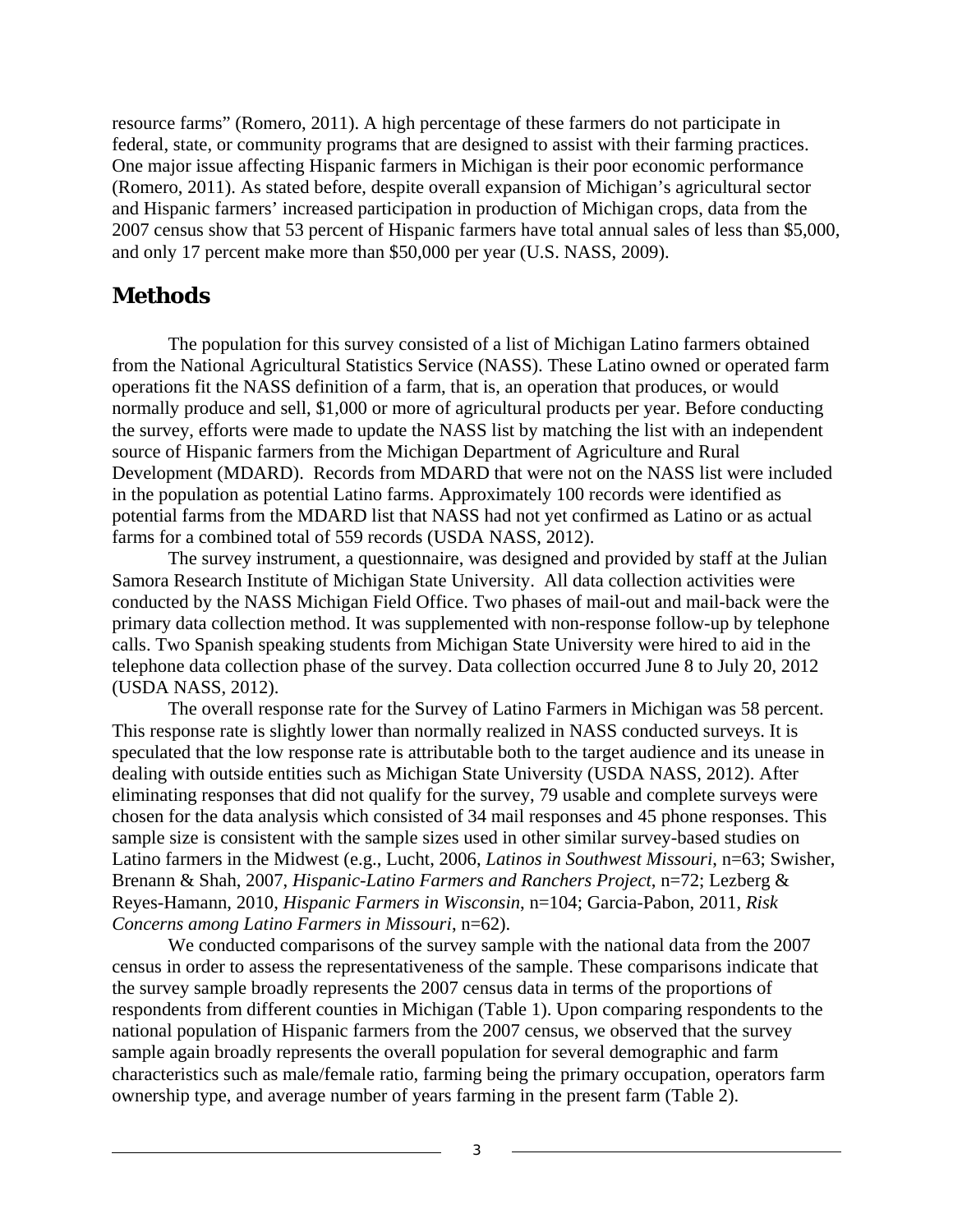| County                | Survey             | 2007 Ag     |
|-----------------------|--------------------|-------------|
|                       | <b>Respondents</b> | Census*     |
| Allegan               | 2(2.5%)            | 45 (4.8%)   |
| Barry                 | 1(1.3%)            | 28 (3.0%)   |
| <b>Berrien</b>        | 3(3.8%)            | 34 (3.6%)   |
| Charlevoix            | 1(1.3%)            | $1(0.1\%)$  |
| Clinton               | 2(2.5%)            | 14 (1.5%)   |
| Delta                 | 1(1.3%)            | $4(0.4\%)$  |
| Gladwin               | 1(1.3%)            | 13 (1.4%)   |
| <b>Grand Traverse</b> | 2(2.5%)            | 7(0.7%)     |
| Huron                 | 1(1.3%)            | 23 (2.5%)   |
| Ingham                | $- - - -$          | 16 (1.7%)   |
| Ionia                 | 1(1.3%)            | 11 (1.2%)   |
| losco                 | 1(1.3%)            | 11 (1.2%)   |
| Isabella              | 1(1.3%)            | 6(0.6%)     |
| Jackson               | 3(3.8%)            | 21 (2.2%)   |
| Kalamazoo             | 1(1.3%)            | 16 (1.7%)   |
| Kent                  | 1(1.3%)            | 14 (1.5%)   |
| Lapeer                | 1(1.3%)            | 11 (1.2%)   |
| Lenawee               | 2(2.5%)            | 27 (2.9%)   |
| Livingston            | 1(1.3%)            | 13 (1.4%)   |
| Macomb                | 1(1.3%)            | 10 (1.1%)   |
| Monroe                | 1(1.3%)            | 12 (1.3%)   |
| Montcalm              | 1(1.3%)            | 17 (1.8%)   |
| Oakland               | 2(2.5%)            | 6(0.6%)     |
| Oceana                | 5(6.3%)            | 17 (1.8%)   |
| Ottawa                | 6(7.6%)            | 48 (5.1%)   |
| Saginaw               | 3(3.8%)            | 26 (2.8%)   |
| Sanilac               | 2(2.5%)            | 19 (2.0%)   |
| Shiawassee            | 1(1.3%)            | 7(.7%)      |
| Van Buren             | 27 (34.2%)         | 163 (17.4%) |
| Wexford               | 1(1.3%)            | $8(0.9\%)$  |
| Missing County        | 3(3.8%)            |             |
| Total                 | 79 (100%)          | 648/937     |

# **Table 1. Participants by County and Total Latino Operators by County, 2007**

\* Source: U.S. National Agricultural Statistics Service report 2007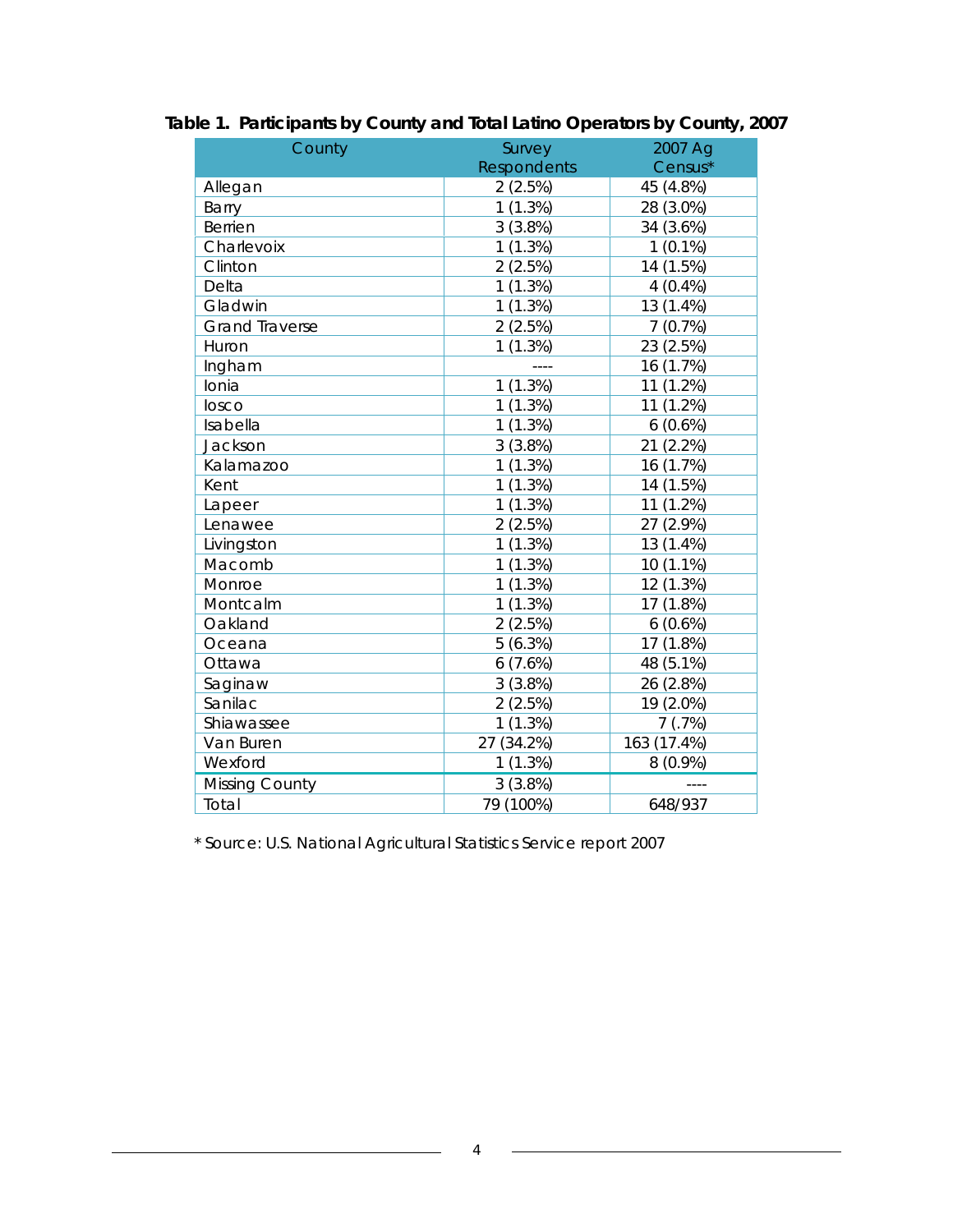| Characteristic                   |           | U.S. $(2007$ census) <sup>*</sup> | Survey<br>sample               |
|----------------------------------|-----------|-----------------------------------|--------------------------------|
|                                  | All farms | Hispanic<br>operated farms        | Sample of<br>Hispanic<br>Farms |
| Total number of operators        | 3,281,534 | 82,462                            |                                |
| Total principal farm operators   | 2,204,792 | 55,570                            | 79                             |
| Average size of farm             | 418 acres | 307 acres                         | 86 acres                       |
| Average value of sales           | \$134,807 | \$119,634                         | \$162,442                      |
| Farms with internet access       | 57%       | 44%                               | 75.5%                          |
| Farmers' sex=Male                | 86%       | 88%                               | 92%                            |
| Farming as primary<br>occupation | 45%       | 45%                               | 55%                            |
| Operator owns all farm acres     | 69%       | 77%                               | 73%                            |
| Worked off farm                  | 65%       | 73%                               | 60%                            |
| 4 years or less on present farm  | 10%       | 16%                               | 14%                            |
| Average age of operator          | 57.1      | 56.0                              |                                |

#### **Table 2. Comparisons with National Data**

\* Source: U.S. National Agricultural Statistics Service report 2009

# **Results**

#### **Demographic Overview and Farm Characteristics**

Mirroring trends in farming in general, most of the respondents to the survey were male (92%). Seventy-five of the farmers who returned the survey responded to the question "How long has your family been living in U.S.?" For ten respondents (13.3%), their family has lived in the U.S. for more than three generations. For the remaining farmers (63), families are first, second or third generation immigrants. Most respondents to the survey have been farming for a long time; 59% of the respondents indicated that they have been farming for more than 10 years. Approximately twenty-seven percent (26.9%) have been farming for five to ten years and 11.5% have been farming for two to five years. Most respondents have also engaged in farming prior to owning the current farm. Forty (40) respondents (54%) indicate that they have been engaged in prior farming. Sixty-six (66) farmers responding to the survey answered the question on farm size. Most farms are relatively small in size: 40 farms were less than 50 acres; 13 had 51-100 acres; 13 had over 100 acres. The average farm size was 79 acres. Michigan Latino farmers are somewhat more likely to own farm land than rent farm land. Seventy-one (71) respondents indicated that they own the land they farm; 68 indicated that they rent farm land; and 20 respondents indicated that they own and rent land. The average number of acres owned by farmers (87.67 acres) is much higher than the average number of acres rented (15.78 acres).

Thirty-four (34) farmers indicated that they have no off-farm work (40%). Sixty percent (60%) of farmers (45 respondents) have full or part time off-farm work. Seventy-six (76) farmers responded to a question asking whether their spouses work off-farm full time or part time. Sixteen (16) spouses (21.1%) work off-farm full time and ten spouses (13.2%) work off-farm part time. Most Michigan Latino farm operations are single family or individual operations (90.7%). Seven (7) respondents (9.3%) indicated a partnership such as multi-family operations (3), family partnerships (2), and non-family partnerships (2). For a summary of sample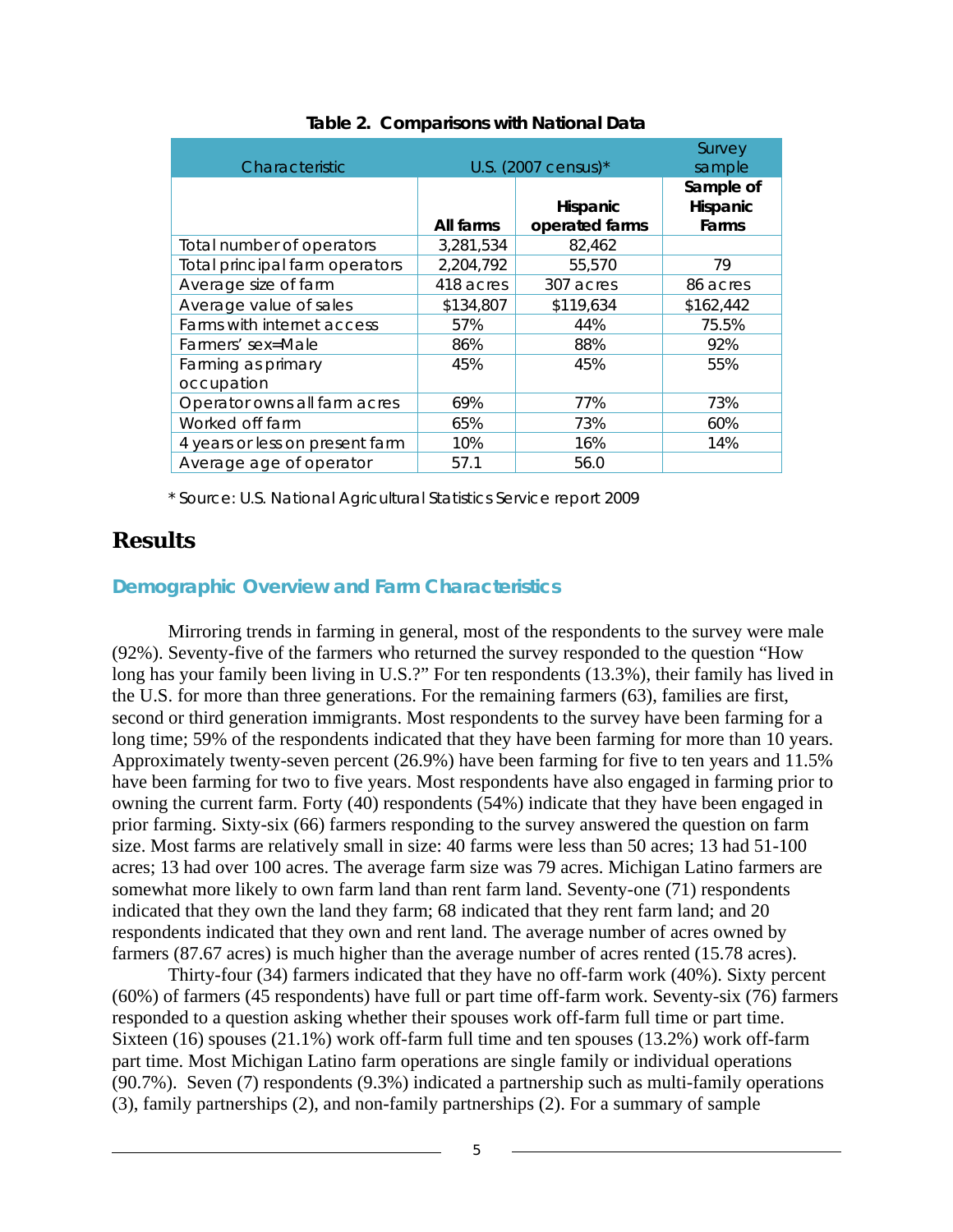demographic and farm characteristics, see Table 3.

| Characteristic                                 | Number               | Percentage |
|------------------------------------------------|----------------------|------------|
| Gender                                         |                      |            |
| Male                                           | 68                   | 92%        |
| Female                                         | 6                    | 8%         |
| Length of family stay in U.S.                  |                      |            |
| Family has been in the U.S. for >3 generations | 10                   | 13.3%      |
| Family is first generation immigrants, parents | 63                   | 86.7%      |
| immigrated or grandparents immigrated          |                      |            |
| Farm type                                      |                      |            |
| <b>Berry</b>                                   | 37                   | 49.3%      |
| Livestock                                      | 19                   | 25.3%      |
| Other                                          | 19                   | 25.3%      |
| Off-farm work                                  |                      |            |
| No off farm work                               | 34                   | 40%        |
| Full or part time off farm                     | 45                   | 60%        |
| Type of operation                              |                      |            |
| Single family or individual operations         | 68                   | 90.7%      |
| Partnerships                                   | 7                    | 9.3%       |
| Number of years farming                        |                      |            |
| Planning to start                              | $\mathbf{1}$         | 1.3%       |
| 0-2 years                                      | $\mathbf{1}$         | 1.3%       |
| 2-5 years                                      | 9                    | 11.5%      |
| 5-10 years                                     | 21                   | 26.9%      |
| 10 years or more                               | 46                   | 59.0%      |
| Farming prior to owning this farm              |                      |            |
| Yes                                            | 40                   | 54.0%      |
| <b>No</b>                                      | 34                   | 46.0%      |
| Farm size                                      |                      |            |
| 50 acres or less                               | 40                   | 60.6%      |
| 51-100 acres                                   | 13                   | 19.7%      |
| $>100$ acres                                   | 13                   | 19.7%      |
| Number of acres                                |                      |            |
| Owned                                          | $N=71$ , $Avg=87.67$ |            |
| Rented                                         | N=68, Avg=15.78      |            |
| Average Sales Values                           |                      |            |
| Berry                                          |                      | \$253,947  |
| Livestock                                      |                      | \$31,182   |
| Others                                         |                      | \$131,837  |
| Farm size (average acres owned and rented)     |                      |            |
| <b>Berry</b>                                   |                      | 74.12      |
| Livestock                                      |                      | 62.43      |
| Other                                          |                      | 132.65     |

#### **Table 3. Respondents Demographic Overview and Farm Characteristics (n=79)**

The majority of the respondents reported using their farmland for growing blueberries (37). Some also reported producing vegetables (11), row crops (10), cattle (9) and sheep (6). Few farmers among the respondents produced more than a single crop/product. Based on their primary produce type, we identified three main farm types among the respondents; berry farmers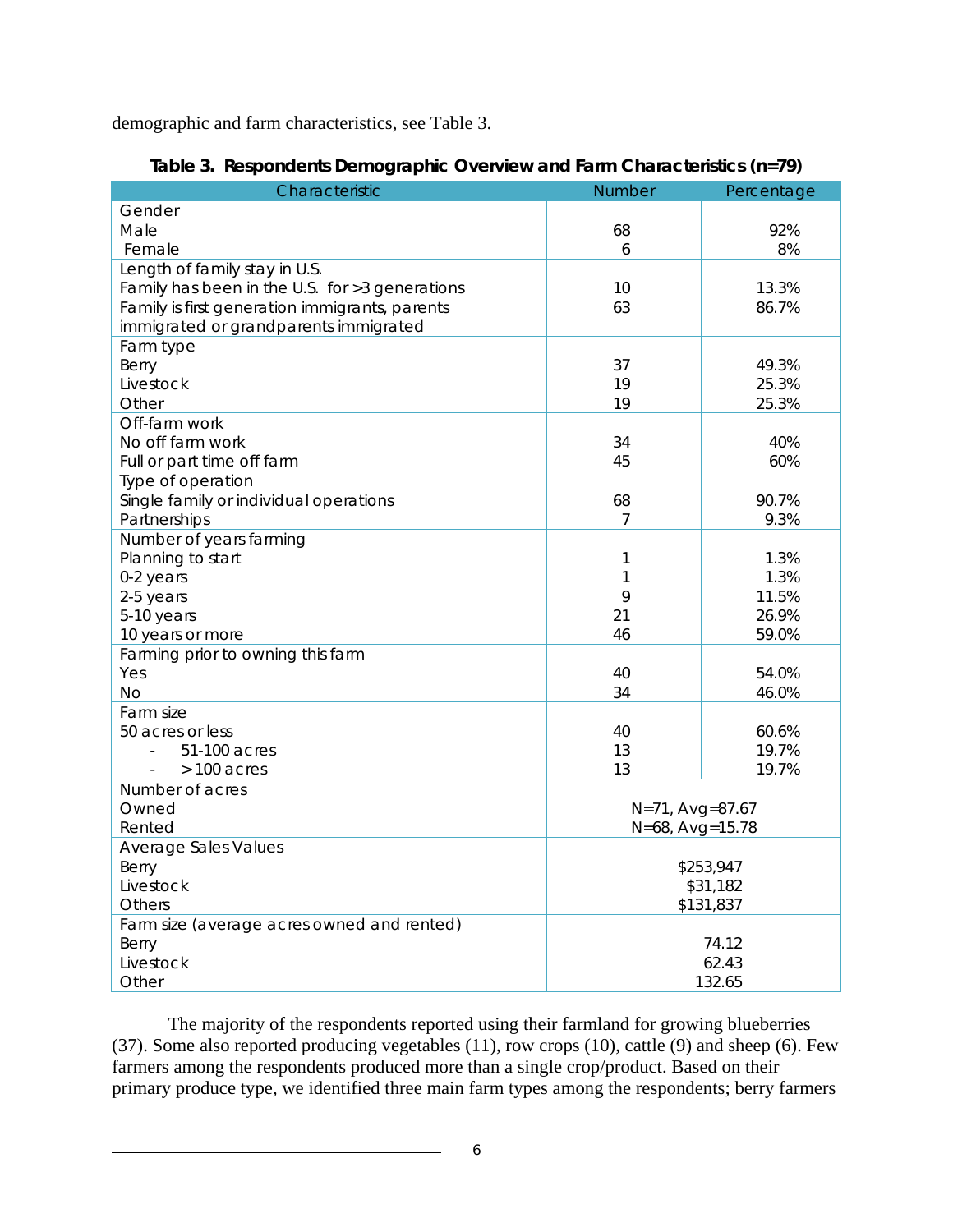(49.3%), livestock farmers (25.3%), and other farmers (25.3%). The livestock category is broadly defined as any breed or population of animals kept by humans for agricultural use and commercial purposes. This category included cattle, pigs, sheep, horses, alpaca, dairy, and poultry. The other category included field crops, row crops, vegetables, oilseed, grains, horticultural crops, grass, ornamentals, alfalfa, and hay (Figure 1).





 The overall average sales value for respondents was \$162,442. However, the median indicates that half of the respondents only earn \$34,216 in average sales per year. Among the respondents, average sales values are highest for the berry farmers (\$235,947), followed by other farmers (\$131,837). Lowest average sales value is recorded for livestock farmers (\$31,182). As far as average farm size is concerned, farmers in the "other" category have considerably larger farms (132.65 acres), followed by berry farmers (74.12 acres) and livestock farmers (62.43 acres). Most farmers in the sample (59%) have been farming for more than 10 years,with a majority in each of the farm types being long-term farmers (Berry farmers, 51.3%; Livestock farmers, 57.9%; and Other farmers 73.7%. The proportion of berry farmers who engage in farming as a primary occupation (67.6%) is significantly higher than those who do not use farming as a primary occupation ( $p<0.05$ ). The proportion of livestock and other farmers who use farming as their primary occupation is not significantly different from those who do not use farming as a primary occupation for those two respective farm types.

## **Agricultural Planning and Practices**

Half (50%) of the respondents have a business plan and 33.8% of the farmers among the respondents engage in direct sales. From the 76 farmers that responded to the question, 57.9%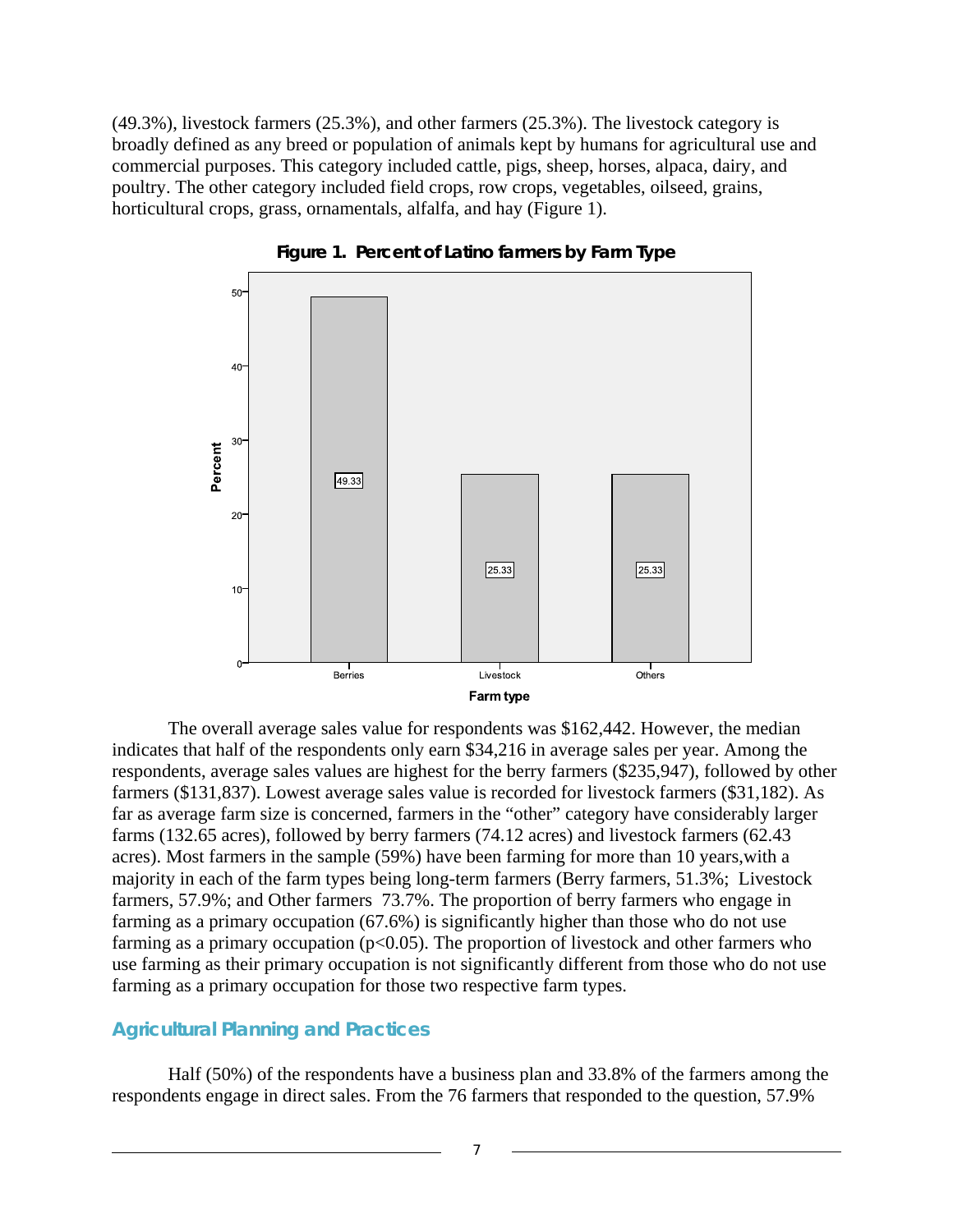maintain pest management records. Approximately sixty-two percent (61.8%) of the farmers in the sample maintain nutrient management records. More than half of the respondents have approved GAP plans (53.4%). Thirty-six respondents (49.3%) have soil and water conservation plans; 19 (26.0%) manure conservation plans; and 37 (50.7%) IPM (integrated pest management) plans (Table 4).

| Agricultural plan/practice            | Frequency | Percentage Yes |
|---------------------------------------|-----------|----------------|
| Maintain nutrient management records  | 47        | 61.8           |
| Maintain pest management records      | 44        | 57.9           |
| Have an approved GAP plan             | 39        | 53.4           |
| IPM plan                              | 37        | 50.7           |
| Have a business plan                  | 37        | 50.0           |
| Use soil and water conservation plans | 36        | 49.3           |
| Engage in direct sales                | 25        | 33.8           |
| Manure management plans               | 19        | 26.0           |

**Table 4. Survey Respondents' Agricultural Planning and Practices**

Further analysis indicates that farm type is associated with maintaining pest management records and nutrient management records (chi square, p<.001). Eighty-six percent (86.1%) of berry farmers maintain pest management records. This proportion is significantly higher than those who do not maintain pest management records (p<.05). Among livestock farmers a larger proportion do not maintain pest management records (73.7%). In the "other" farm category, there is no significant difference between the proportions of those who do and do not maintain pest management records. These differences in pest and nutrient management practices may relate to differences in pest and nutrient management needs specific to different farm types, however, other variables, including differing outreach opportunities by agricultural sector, may also contribute to these differences.

A similar trend is also observed for maintaining nutrient management records where a significantly higher proportion of berry farmers (86.1%) maintain nutrient management records than any other farm type. A significant association was also observed between farm type and having an approved GAP plan (chi square,  $p<0$ 1). The proportion of berry farmers (72.2%) that have approved GAP plans is significantly higher than those who do not  $(p<0.05)$  whereas most farmers in livestock and other categories do not have GAP plans. In the "other" farm category, only 31.6% of the farmers have reported having approved GAP plans. By investigating patterns of IPM use, we once again observe that there is an association between farm type and IPM use where the proportion of IPM users are highest among berry farmers (74.3%). As far as other agricultural planning and practices are concerned, we did not observe any significant associations between farm type and soil and water conservation; farm type and having business plans; and farm type and manure management.

In addition to these agricultural plans and practices, we inquired from the respondents whether they label their products. Labeling practices are somewhat rare among respondents. Among 52 respondents who answered the question, only 24 indicated that they have one or more product labels. The most commonly used labels are "local" labels (15) followed by "Pure Michigan"(7), Grassfed (4) and USDA (3).

Among those who have product labels, a majority only have one label (19). Three respondents have two labels and two respondents reported having three labels. A significant association was not observed between farm type and number of product labels obtained.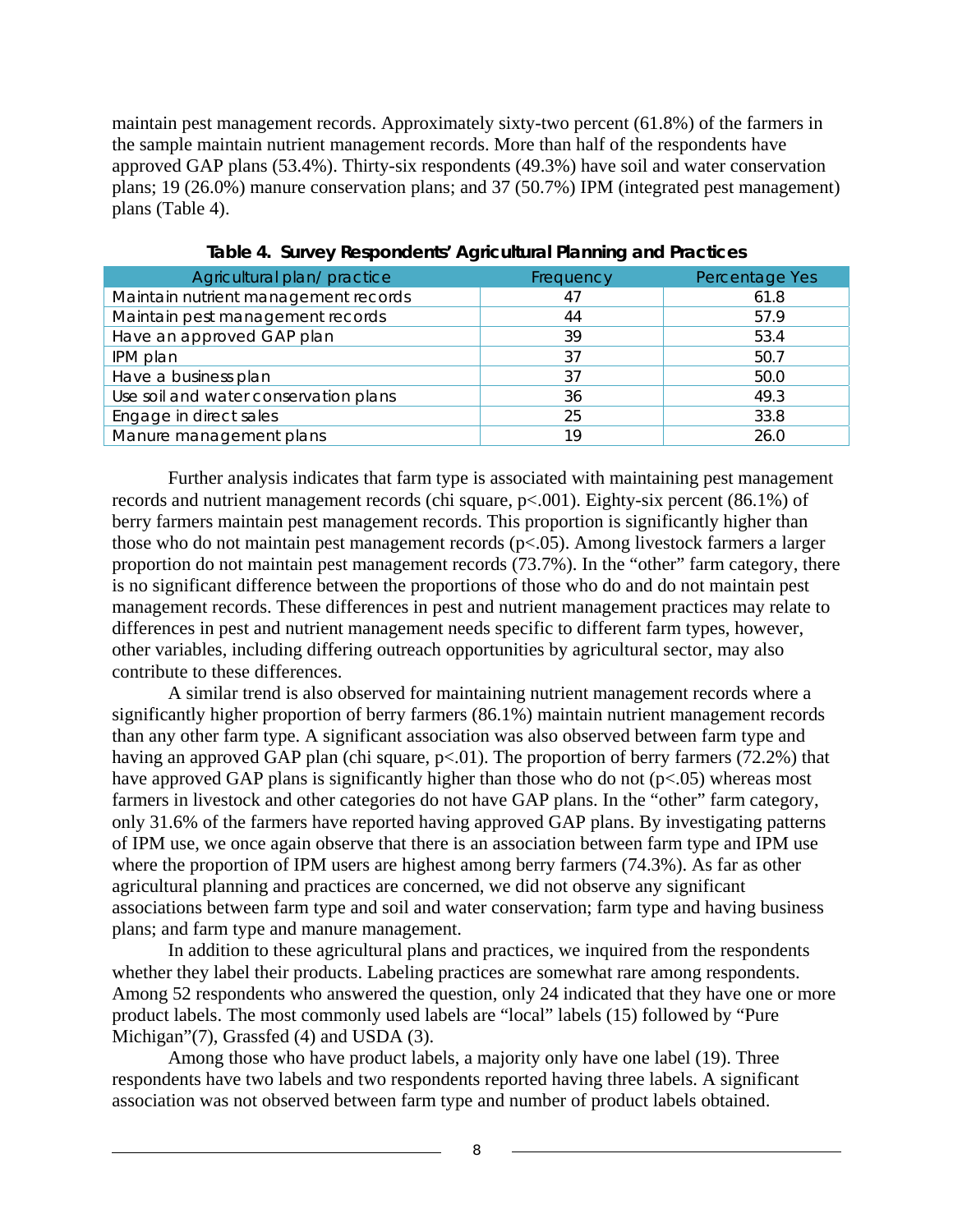However, based on the sample, labels are used by 40.7% of berry farmers, 50.0% of livestock farmers and 55.6% of other farmers.

## **Marketing practices**

Despite the significance of market access and marketing strategies for increasing farm viability, information regarding Michigan Latino farmers' marketing practices is limited (Romero, 2011). In one recent federally-funded report addressing Hispanic farmers in the U.S., farmers cited marketing and access to information as major constraints in maintaining their farm viability (Swisher et. al., 2007). Studies that can provide more detailed information about Michigan Latino farmers' marketing experiences is thus warranted.

According to the survey responses, packers represent the major markets for Michigan Latino farmers. More than 47% of participants sold some percentage of their production to packers. Twenty-seven percent (26.8%) sold their produce at farmer's markets. Approximately 20% of the respondents sold some or all of their production wholesale. Direct-sales to customers was less frequent. Fourteen percent (13.9%) of the farmers sold a portion of their produce in direct sales. Sales at other locations such as farm stands, produce auctions, grocery stores, coops, and internet sales were relatively low. Respondents' least utilized sales methods were Community-Supported Agriculture (CSA) and direct sales to restaurants. Only 2.8% of the respondents indicated that they sell some amount of produce through CSA (Table 5).

| Location        | Frequency | Percentage Yes |
|-----------------|-----------|----------------|
| Packers         | 34        | 47.2           |
| Farmers market  | 19        | 26.8           |
| Wholesale       | 15        | 20.8           |
| Customers pick  | 10        | 13.9           |
| $Co$ -op        | Q         | 12.5           |
| Farm stand      |           | 9.7            |
| Produce auction |           | 9.7            |
| Grocery stores  | 5         | 6.9            |
| Internet        |           | 5.6            |
| <b>CSA</b>      | ⌒         | 2.8            |
| Restaurants     |           |                |

**Table 5. Survey Respondents' Sales Locations**

Among respondents, the preferred market for berry farmers was packers. Forty-seven percent (47.1%) of berry farmers sold some or all of their produce to packers. This was followed by 30.3% berry farmers who sold some of their produce at farmers' markets. Packers also represented the major markets for livestock farmers where 47% of livestock farmers sold their produce to packers. For other farmers, the preferred markets were wholesale (31%) and farmers' markets (31%).

Thirty-six percent (36.1%) of Michigan Latino farmers in the survey sample use more than one market channel, although the majority of respondents use only one market channel (63.9%). Berry farmers are less likely to use multiple market channels. Only 29.4% of berry farmers indicated that they use more than one market. Most berry farmers in the sample sell their full production to packers. For livestock and other farmers, 42% of farmers in each category use multiple market channels. However, a statistically significant association between farm type and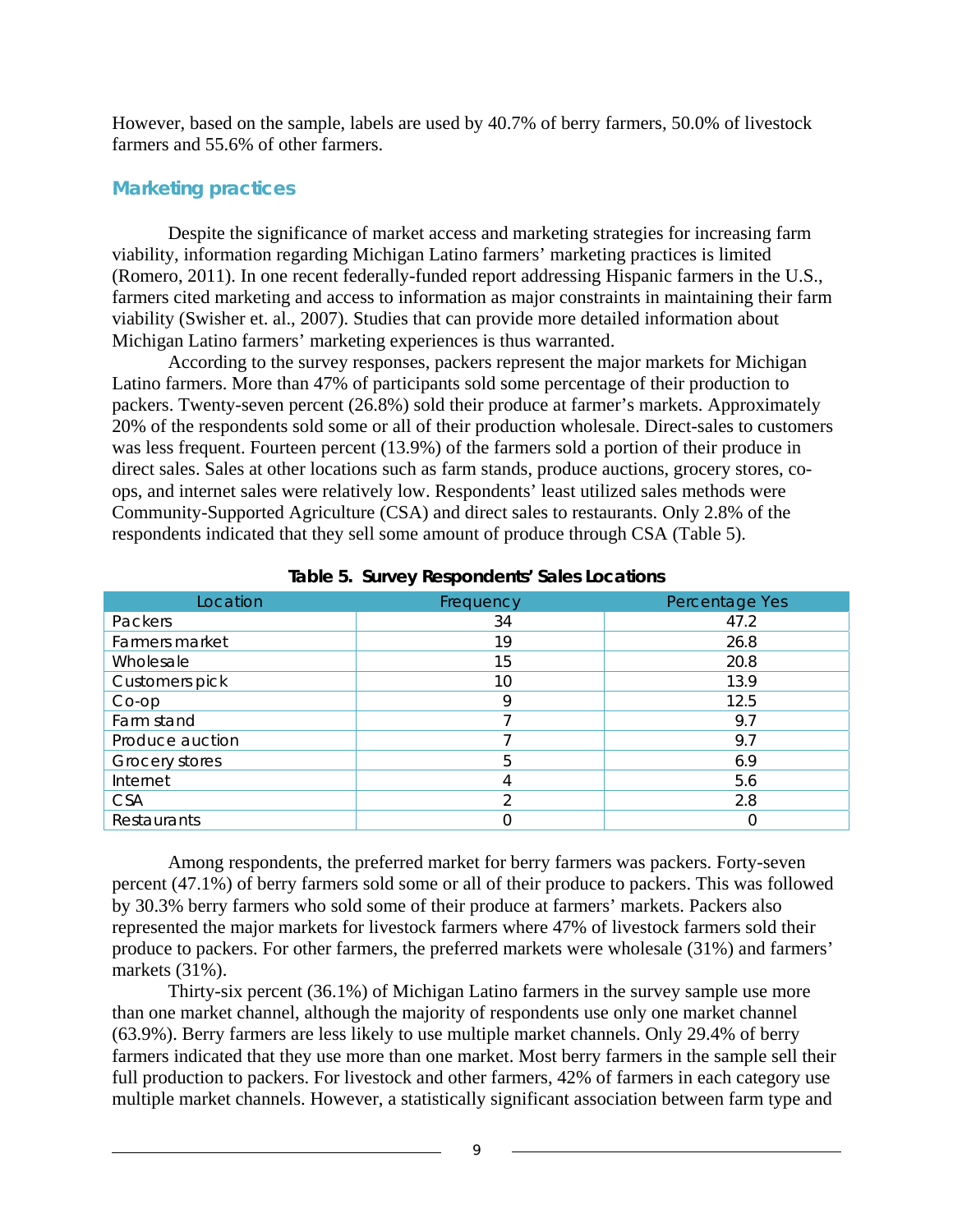the use of multiple market channels was not found.

## **Challenges**

When asked what kind of challenges they face, the respondents identified lack of money to buy farm equipment and land as major challenges followed by difficulties in obtaining bank loans. Lack of money to buy farm equipment was a major challenge for 65.8% of the respondents. Additionally, 61.1% of the respondents indicated that lack of money to buy land was a challenge.

Fifty-three percent (53.4%) indicated obtaining bank loans as a challenge. Thirty-five percent (35.1%) of the respondents indicated (1) their lack of awareness of government rules and regulations and (2) access/cost of health care among challenges they face. Lack of knowledge about where to sell the produce is also a concern. Thirty-five percent (34.7%) of the respondents indicated this as a challenge (Table 6).

| Challenge                         | Frequency | Percentage Yes |
|-----------------------------------|-----------|----------------|
| Money to buy equipment            | 48        | 65.8           |
| Money to buy land                 | 44        | 61.1           |
| Obtaining loans                   | 39        | 53.4           |
| Access and cost of health care    | 25        | 35.1           |
| Not knowing rules                 | 25        | 35.1           |
| Not knowing where to sell         | 25        | 34.7           |
| Finding land to buy               | 23        | 32.4           |
| Know-how on raising crops/animals | 17        | 23.9           |
| Lack of English knowledge         | 17        | 23.9           |
| Other                             | 5         | 18.5           |
| Finding land to rent              | 13        | 18.3           |

#### **Table 6. Survey Respondents' Challenges to Farming**

In keeping with this general trend in challenges faced by farmers, berry farmers and other farmers have indicated the lack of money to buy land/equipment and difficulty in getting bank loans as major challenges. However, livestock farmers in the sample deviated from this general trend. Ninety percent (89.5%) of the livestock farmers in the sample indicated lack of English language ability as a challenge.

## **Information and training needs**

Farmers need to be well versed on a wide range of topics ranging from agronomy and animal husbandry to marketing and regulations. Hence, access to accurate information is critical to maintaining viable farms (Lezberg & Reyes-Hamann, 2010). For these reasons, survey respondents were asked several questions on their information needs and likelihood of using different information sources. Respondents reported that they require information on production methods (72.7%), environmental conservation (68.1%), marketing (64.3%) and business planning (61.4%). There was also a high demand for information on alternative crops (61.5%) (Table 7).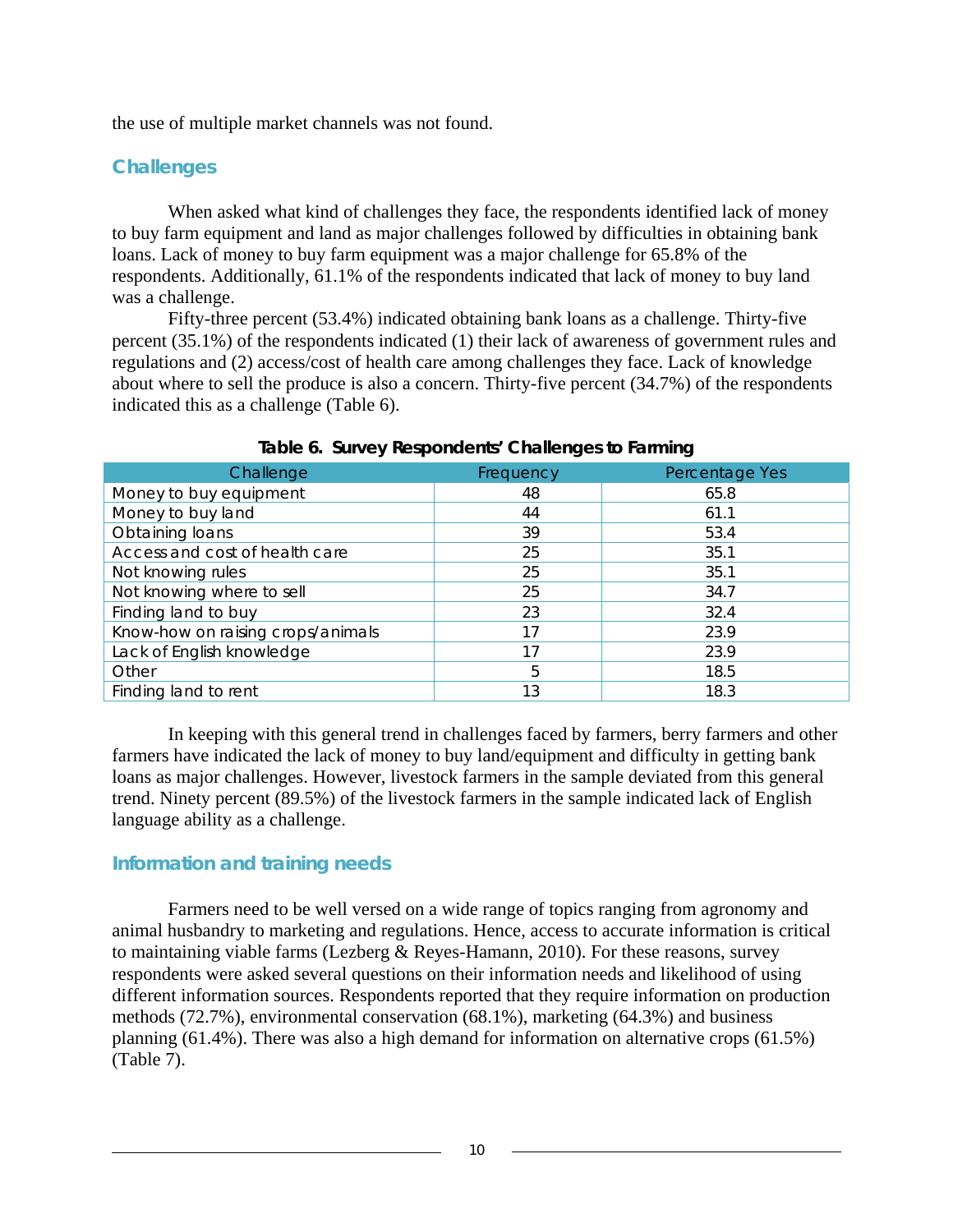| Information need           | Frequency | Percentage Yes |
|----------------------------|-----------|----------------|
| Production methods         | 48        | 72.7           |
| Environmental conservation | 47        | 68.1           |
| Marketing                  | 45        | 64.3           |
| Alternative crops          | 40        | 61.5           |
| <b>Business planning</b>   | 43        | 61.4           |
| Financial record keeping   | 39        | 55.7           |
| Organic farming            | 32        | 45.7           |
| Livestock                  | 18        | 27.7           |
| Other                      |           | 3.8            |

#### **Table 7. Survey Respondents' Information Needs**

When asked what information sources they use, respondents reported that they tend to consult other farmers (76.5%) most frequently, followed by Michigan State University (52.9%), and supply dealers (37.5%). In addition to these frequently used information sources, berry farmers also consult with the County Land and Conservation Department to a lesser degree. Respondents are least likely to use organic certifiers for obtaining information (Table 8).

| Source                   | Frequency | Percentage Yes |
|--------------------------|-----------|----------------|
| Other farmers            | 52        | 76.5           |
| <b>MSU</b>               | 36        | 52.9           |
| Supply dealers           | 24        | 37.5           |
| <b>FSA</b>               | 19        | 29.2           |
| County land conservation | 18        | 28.6           |
| dept.                    |           |                |
| <b>MIDATCP</b>           | 17        | 26.2           |
| <b>NCRS</b>              | 17        | 26.2           |
| Growers' association     | 16        | 24.6           |
| <b>Bankers</b>           | 13        | 20.6           |
| Groundwater technician   | 11        | 16.9           |
| Organic certifier        |           | 1.6            |

#### **Table 8. Information Sources Used by Respondents**

Survey respondents reported their likelihood of using a range of information sources such as personnel, print, and other media in order to obtain agricultural and farming information. Our findings indicate that respondents are more likely to use other farmers, family members, MSU, and farm magazines as preferred information sources. However, they are less likely to use radio, internet, or smart phones (Table 9).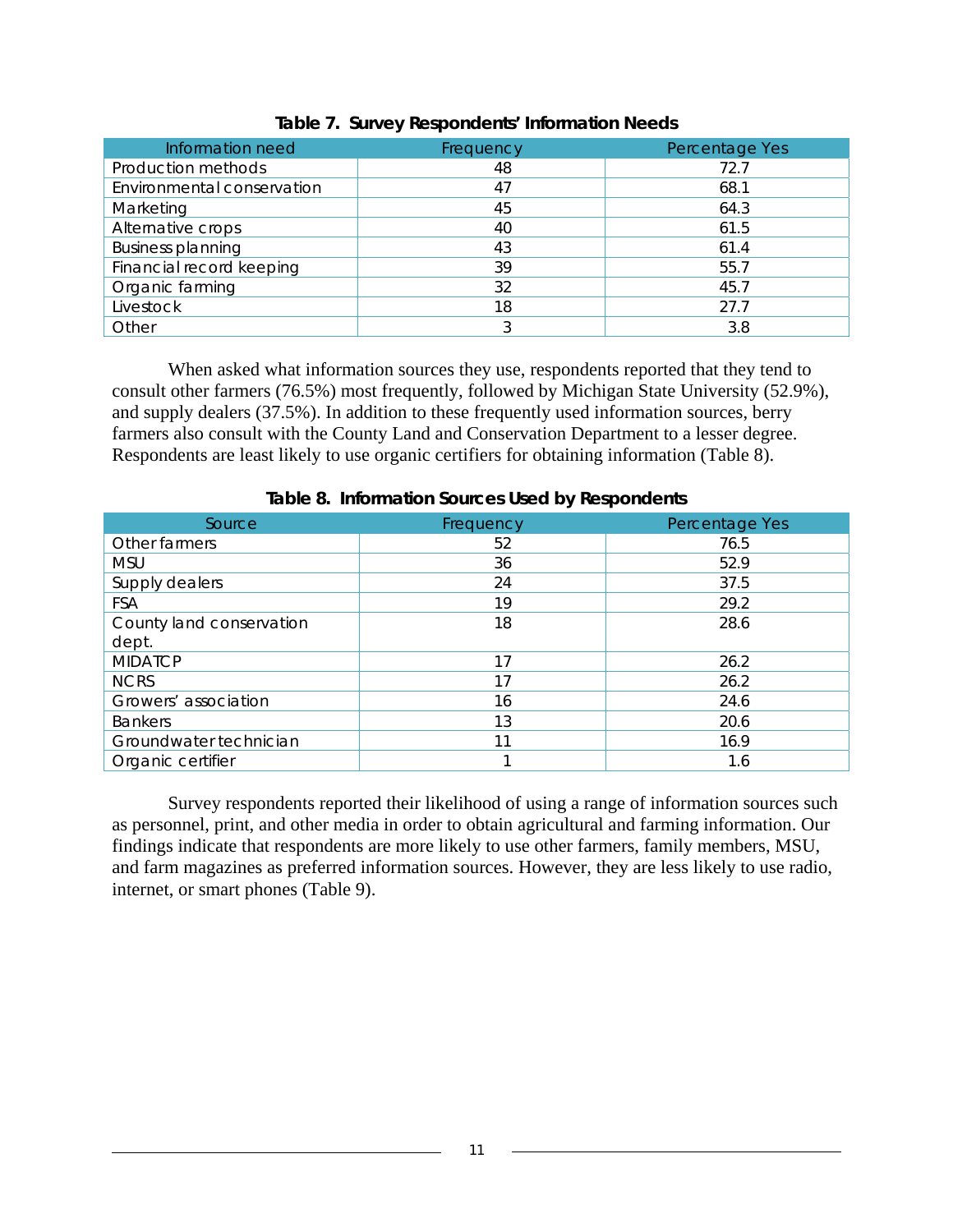|                          |            | Somewhat   |             | <b>Extremely</b> | Don't          |                |
|--------------------------|------------|------------|-------------|------------------|----------------|----------------|
| Info source              | Not likely | likely     | Very likely | likely           | know           | <b>Missing</b> |
| Other farmers            | 11         | 19         | 21          | 19               |                | 9              |
|                          | $(13.9\%)$ | $(24.1\%)$ | (26.6%)     | $(24.1\%)$       |                | $(11.4\%)$     |
| Family members           | 12         | 21         | 24          | 10               | $\mathfrak{D}$ | 10             |
|                          | (15.2%)    | (26.6%)    | $(30.4\%)$  | (12.7%)          | (2.5%)         | (12.7%)        |
| Radio                    | 33         | 13         | 16          | $\mathfrak{D}$   | 3              | 12             |
|                          | (41.8%)    | (16.5%)    | (20.3%)     | (2.5%)           | $(3.8\%)$      | (15.2%)        |
| <b>TV</b>                | 26         | 17         | 18          | 5                | $\mathfrak{D}$ | 11             |
|                          | (32.9%)    | (21.5%)    | (22.8%)     | (6.3%)           | (2.5%)         | $(13.9\%)$     |
| <b>Equipment dealers</b> | 22         | 19         | 19          | 6                | $\mathcal{P}$  | 11             |
|                          | (27.8%)    | $(24.1\%)$ | $(24.1\%)$  | $(7.6\%)$        | (2.5%)         | $(13.9\%)$     |
| Farm magazines           | 18         | 16         | 23          | 12               | $\mathfrak{D}$ | 8              |
|                          | (22.8%)    | (20.3%)    | $(29.1\%)$  | (15.3%)          | (2.5%)         | $(10.1\%)$     |
| Field days               | 18         | 17         | 20          | 11               | ζ              | 10             |
|                          | (22.8%)    | (21.5%)    | (25.3%)     | $(13.9\%)$       | (3.8%)         | (12.7%)        |
| <b>MSU</b> publications  | 13         | 17         | 23          | 13               | 4              | 9              |
|                          | (16.5%)    | (21.5%)    | $(29.1\%)$  | (16.5%)          | $(5.1\%)$      | $(11.4\%)$     |
| Conferences              | 17         | 13         | 24          | 12               | 4              | 9              |
|                          | (21.5%)    | (16.5%)    | $(30.4\%)$  | (15.2%)          | $(5.1\%)$      | $(11.4\%)$     |
| Internet                 | 25         | 15         | 17          | 11               |                | 10             |
|                          | (31.6%)    | $(19.0\%)$ | (21.5%)     | $(13.9\%)$       | $(1.3\%)$      | (12.7%)        |
| Smart phones             | 33         | 16         | 8           | 7                | 3              | 12             |
|                          | (41.8%)    | (20.3%)    | $(10.1\%)$  | $(8.9\%)$        | $(3.8\%)$      | (15.2%)        |

| Table 9. Likelihood of Using Different Information Sources |  |
|------------------------------------------------------------|--|
|------------------------------------------------------------|--|

In the survey, several questions were included to assess the Michigan Latino farmers' computer use and online behavior. Among the respondents, 76.4% indicated that they have access to the Internet. This percentage is significantly higher than the national average (44%) for Latino farmers (Census 2007). Although access to the Internet is high for the respondents, we did not observe a significant association between farm type and use of information gathered from the Internet. For all three farm types, there is no significant difference in the proportions of farmers who use the Internet for information and those who do not. As a percentage, livestock farmers use information gathered from the Internet the most (61.1%).

In the survey we inquired what type of training farmers require and whether they would attend agricultural training programs. Eighty-four percent (83.5%) of the respondents indicated that they would participate in training programs. Thirty-nine of them prefer training offered in English, whereas, 22 would participate only if training is offered in Spanish. Farmers' interest in participating in training programs is significantly associated with farm type  $(p<.001)$ . Berry farmers prefer to participate in training programs offered in Spanish whereas livestock and other farmers prefer training programs offered in English.

We also inquired from respondents their language preference to read a printed booklet of agricultural information. Ninety-seven percent (97.2%) of the respondents indicated that they would read such a booklet as opposed to 2.8% who would not read it. Among those who would read it, 47 prefer the booklet in English, and 22 prefer to read it in Spanish. Farm type is also associated with preference to read a booklet of agricultural information ( $p<.001$ ). A significantly larger proportion of berry farmers would like to read the booklet, and read it in Spanish. Amongst livestock farmers, a significantly large proportion would like to read the booklet in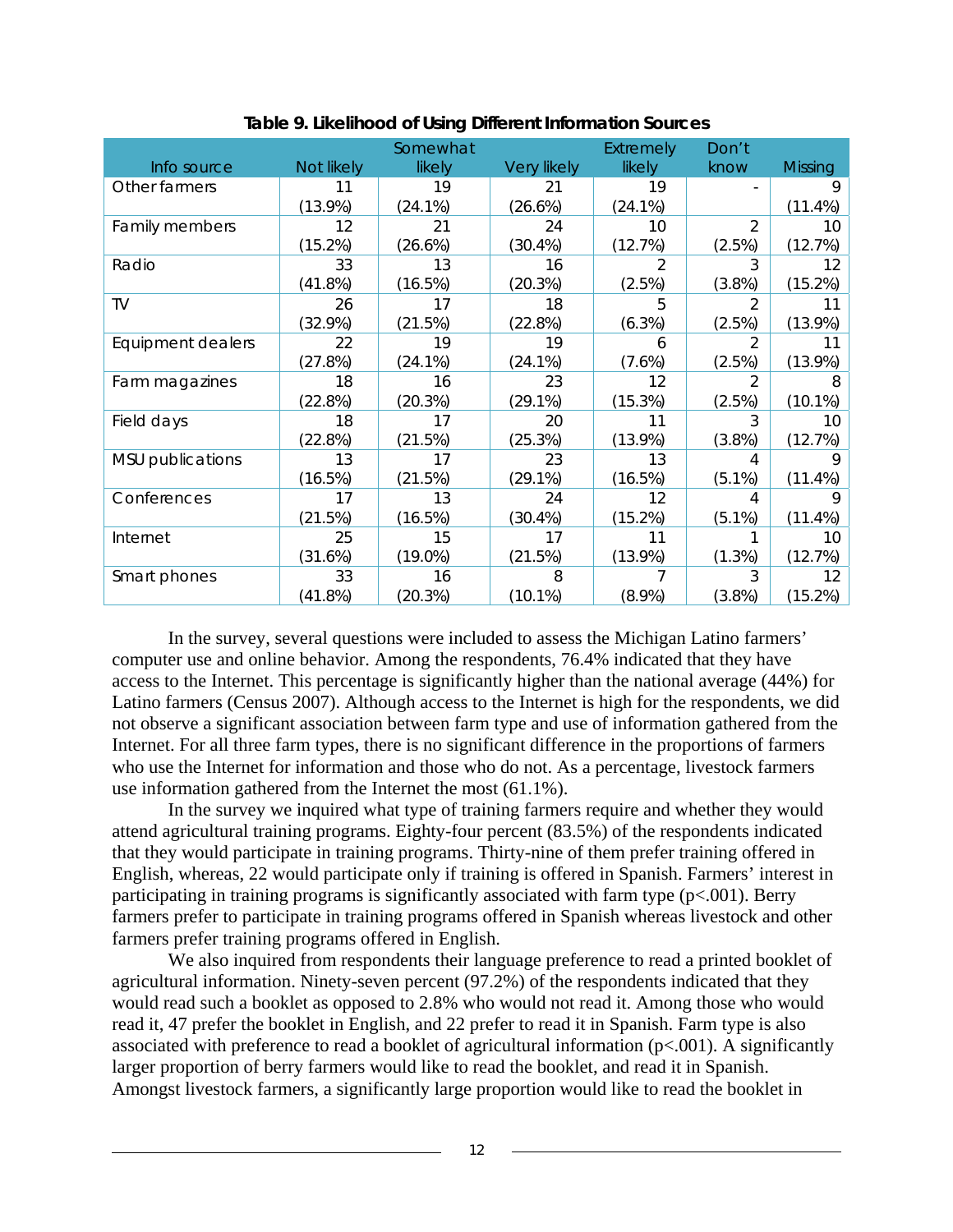English. Preference among "other" farmers is also English.

As seen in Table 10, respondents expressed an interest in obtaining training in agricultural marketing (57.8%), land management (54.7%), loans counseling (50.0%), and FAS (48.4%). When these training needs are evaluated by farm type, we found out that most berry farmers have indicated training needs in loans counseling (71.4%) followed by agricultural marketing services (62.9%). Livestock farmers have indicated preference for training in land management (69.2%) and agricultural marketing services (53.8%). Other farmers prefer training in natural resource conservation (46.7%) and agricultural marketing services (46.7%).

| Interest                      | Frequency | Percentage Yes |
|-------------------------------|-----------|----------------|
| Ag marketing                  | 37        | 57.8           |
| Land management               | 35        | 54.7           |
| Loans counseling              | 32        | 50.0           |
| <b>FSA</b>                    |           | 48.4           |
| Natural resource conservation | 30        | 46.9           |
| Legal services                | 27        | 42.2           |
| Computing                     | 24        | 37.5           |
| Other                         | h         | 7.8            |

### **Table 10. Training Interests of Survey Respondents**

## **Reasons for farming and for choosing farm location**

Most respondents (53.3%) indicated a preference for a rural family lifestyle as one of the reasons for choosing to farm. Other commonly indicated reasons for farming also included intentions to earn money (38.7%), intention to own a business (38.7%), and farming being a family tradition (34.7%). Four respondents (5.3%) indicated that they chose to farm for pleasure (Table 11).

| Reason                               | Frequency | Percentage Yes |
|--------------------------------------|-----------|----------------|
| Want a rural lifestyle for my family | 40        | 53.3           |
| As a way to earn money               | 29        | 38.7           |
| To own a business                    | 29        | 38.7           |
| Farming is a family tradition        | 26        | 34.7           |
| Land inexpensive compared to other   |           | 8.0            |
| places                               |           |                |
| Other (e.g., for pleasure)           |           | 5.3            |

**Table 11. Survey Respondents' Reasons for Farming**

As far as reasons for choosing specific farm locations, 32.9% of the respondents indicated land being inexpensive as the major reason. A sense of neighborhood and community also seems to be of concern. Among their various considerations, 27.4% of farmers selected the farm location based on its community and 30.1% of farmers selected the location because their family members lived in the area. Quality of land was also an important consideration. Thirtytwo percent (31.9%) of the respondents had taken this factor into consideration when selecting farm location (Table 12).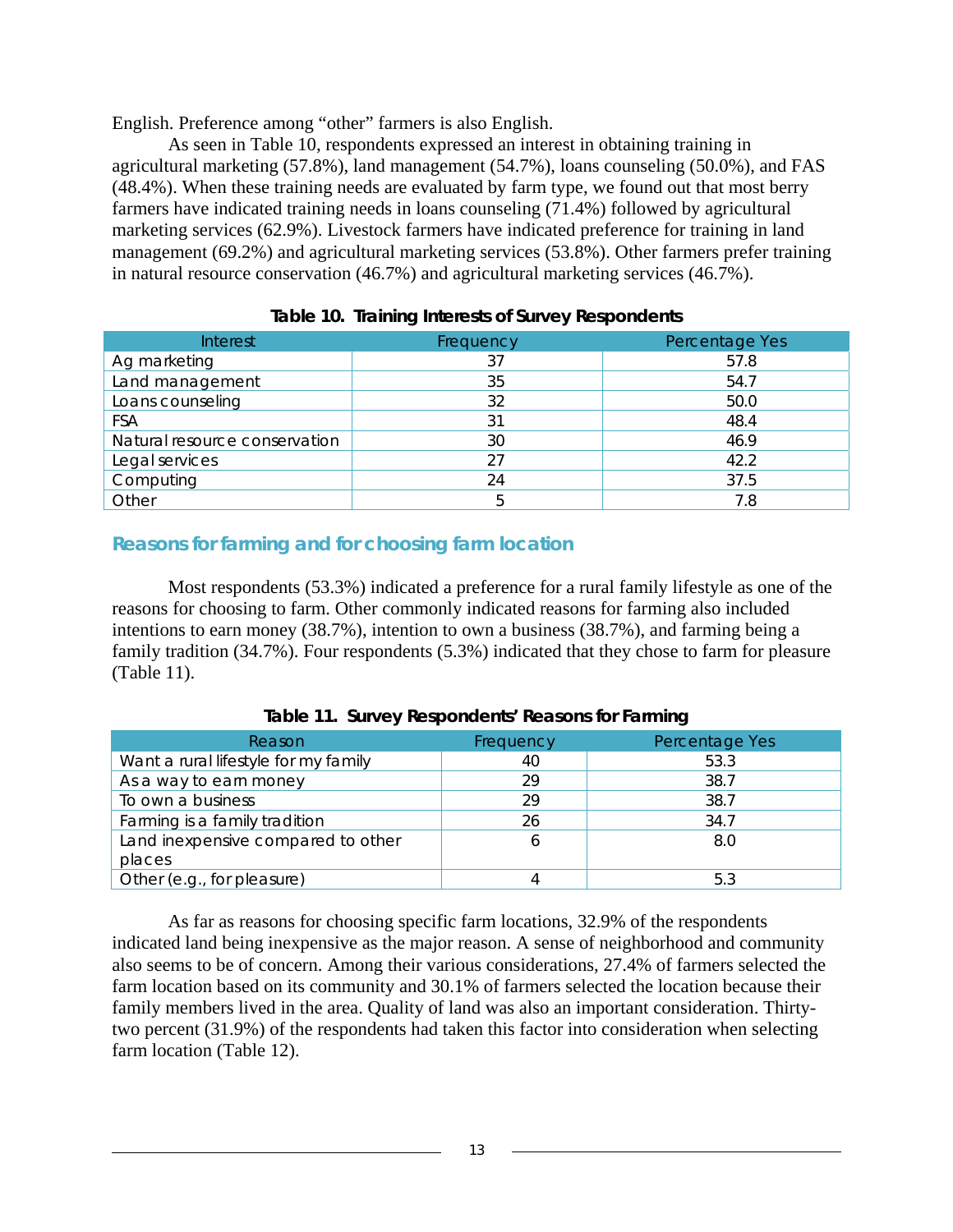| Reason                                   | Frequency | Percentage Yes |
|------------------------------------------|-----------|----------------|
| Land Inexpensive compared to other       | 24        | 32.9           |
| places                                   |           |                |
| Quality of land is good for my farm type | 23        | 31.9           |
| A family member lived in the area        | 22        | 30.1           |
| Like the community near my farm          | 20        | 27.4           |
| Could buy smaller parcels of land        |           | 15.1           |
| Knew a farmer in the area                | 10        | 13.7           |
| Someone helped me locate here            |           | 5.5            |

**Table 12. Survey Respondents' Reasons for Choosing Farm Location**

## **Goals and future expectations**

In the survey we asked the respondents to identify their goals for farming from a list of goals that were provided to them. Respondents were allowed to pick more than one goal. Seventy-four farmers responded to this question. The most commonly indicated goal was "increasing revenue" (54.1%). This was followed by "investing in new equipment" (32.4%) and "expanding farm acreage" (29.7%) (Table 13).

| Goals                   | Frequency | Percentage Yes |
|-------------------------|-----------|----------------|
| Increasing revenue      | 40        | 54.1           |
| Investing in new        | 24        | 32.4           |
| equipment               |           |                |
| Expanding farm acreage  | 22        | 29.7           |
| Maintain as it is       | 20        | 27.0           |
| Investing in expanded   | 19        | 26.0           |
| facilities              |           |                |
| Planning retirement     | 18        | 24.3           |
| Growth into new markets | 17        | 23.0           |
| New activities          | 10        | 13.5           |
| New products            | 10        | 13.5           |
| Purchasing my own farm  | 7         | 9.5            |
| Other                   | 6         | 8.1            |

**Table 13. Survey Respondents' Goals for Farming**

As far as future expectations are concerned, 94.5% of the respondents expect to be farming five years from now. Eighty percent (80%) of the respondents expect to be farming ten years from now. There is a significant association between farm type and intention to continue farming ten years from now ( $p<0.05$ ). There is a significant difference between the proportions of berry farmers who expect to continue farming and those who do not expect to continue farming ten years from now, with the highest proportion (94.3%) indicating they will be farming. For livestock and other farmers, only about 50% of the farmers in each group reported that they expect to continue farming ten years from now.

There is no statistically significant association between farm type and the expectation that at least one child will take over the farm. Forty-four percent (44.0%) of the respondents do not expect their children to become farmers. Forty-seven percent (46.7%) of the respondents expect at least one child will become a farmer by taking over their farm. Four percent expect at least one child to become a farmer by establishing a new farm. Compared to other farm types, a higher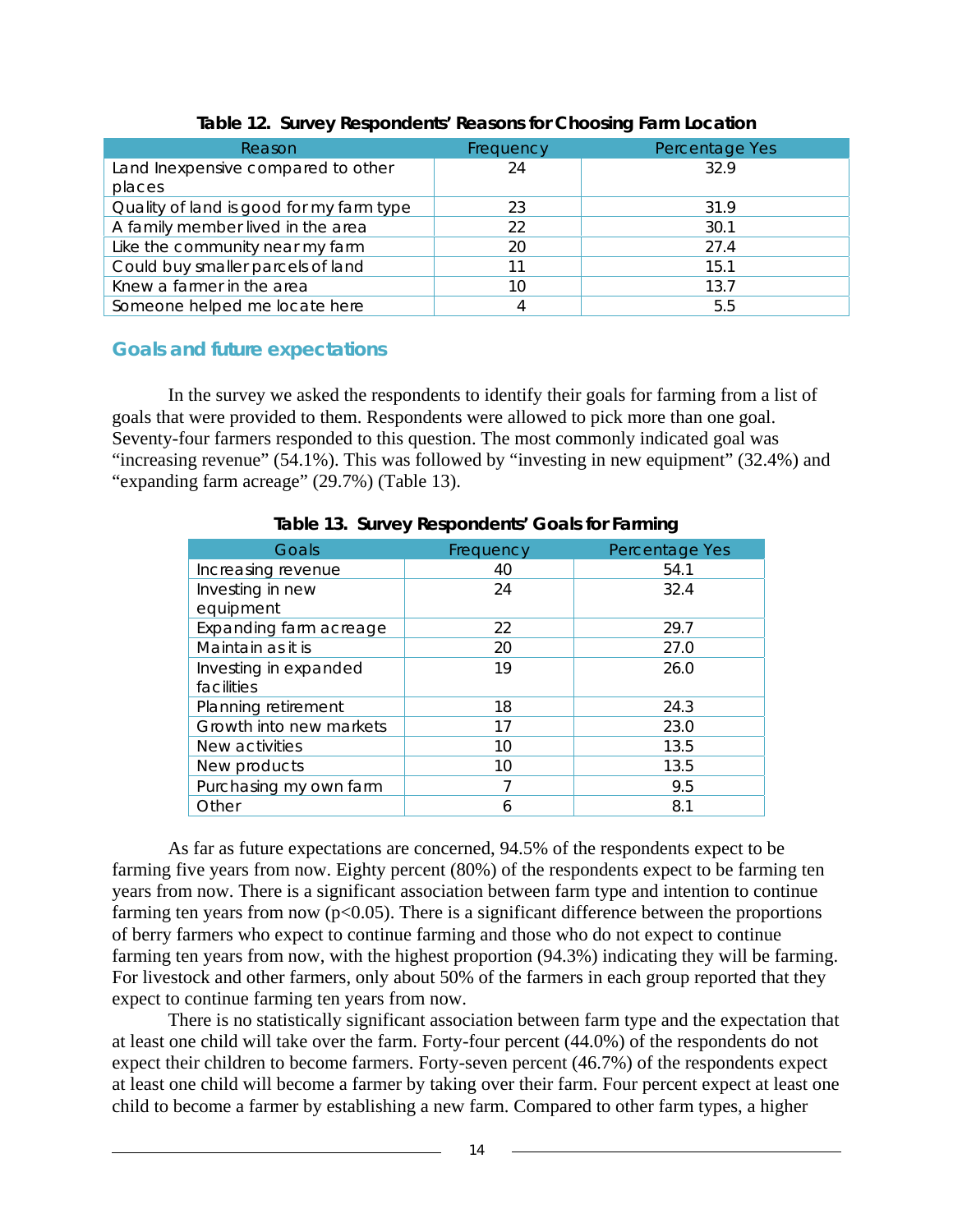percentage of berry farmers (62.2%) indicated that they expect at least one child to take over the farm. Only 36.9% of livestock farmers and 42.1% of other farmers indicated the same.

In the survey we also asked the respondents to assess their likelihood of achieving farming goals over the next five years. Most respondents seem optimistic about achieving their farming goals. Fifty-five percent (54.8%) indicated that they are very likely or extremely likely to achieve their goals over the next five years. Only 6.8% of the farmers indicated that they are unlikely to achieve their goals. A statistically significant association was not observed between farm type and farmers' beliefs of their ability to achieve goals over the next five years. Sixtythree percent (62.9%) of berry farmers, 50% of livestock farmers and 50% of other farmers indicated that they are very or extremely likely to achieve their goals. No berry farmers indicated that they are unlikely to achieve their goals. Eleven percent (11%) livestock and 11% other farmers indicated that they are unlikely to achieve their farming goals. Table 14 below provides a comparison of selected demographic and farm characteristic among berry, livestock, and other farmers.

## **Effects of Duration of Stay in the US**

Out of 75 farmers who responded to a survey question about their durations of stay in the US, 25 (33.3%) farmers were first-generation immigrants, along with 22 (29.3%) second generation immigrants, and 17 (21.5%) third generation immigrants. Ten respondents reported that their families have been in the US for more than three generations.

The length of time respondents have been in the US is significantly associated with their farm type (Chi square 32.96; p<.001). Eighty-four percent (84%) of the first generation immigrants are berry farmers. Among first-generation farmers, only four (16%) respondents indicated producing livestock or other crops. Most second generation farmers among the respondents (52.4%) were livestock farmers. Seventy-six percent (19 out of 25) of the first generation immigrants reported that farming is their primary occupation. Contrary to this, among second, third and fourth-generation immigrants, less than 50% of the respondents in each category reported farming as their primary occupation.

A significant association was observed between the length of time respondents have been in the US and their expectations for at least one child to become a farmer (Chi square 23.34; p<.05). Eighty percent (80%) of first-generation immigrants indicated that they would like at least one of their children to take over their farm. However, this trend is reversed for the second, third, and fourth-generations immigrants. A higher percentage of these respondents indicated that they do not expect their children to become farmers (52.4% second generation farmers, 41.2% third generation farmers, and 77.8% fourth-generation farmers). Results indicate that the longer Latino farmers have been in the US, the less likely they are to engage in farming as a primary occupation and to expect their children to engage in the same occupation.

As far as farming decisions and practices are concerned, significant associations were not observed between the length of time Latino farmers have been in the US and having business plans, engaging in direct sales, engaging in co-op farming, conducting CSA operations, engaging in soil and water conservation, using IPM practices, and having an approved GAP plan. Significant associations were observed between the length of time Latino farmers have been in the US and whether they maintain pest management records (Chi square 11.29;  $p<.05$ ) and manure/nutrient management records (Chi square 14.88; p<.05). These two findings may be compounded by the larger percentage of berry farmers among first-generation immigrants who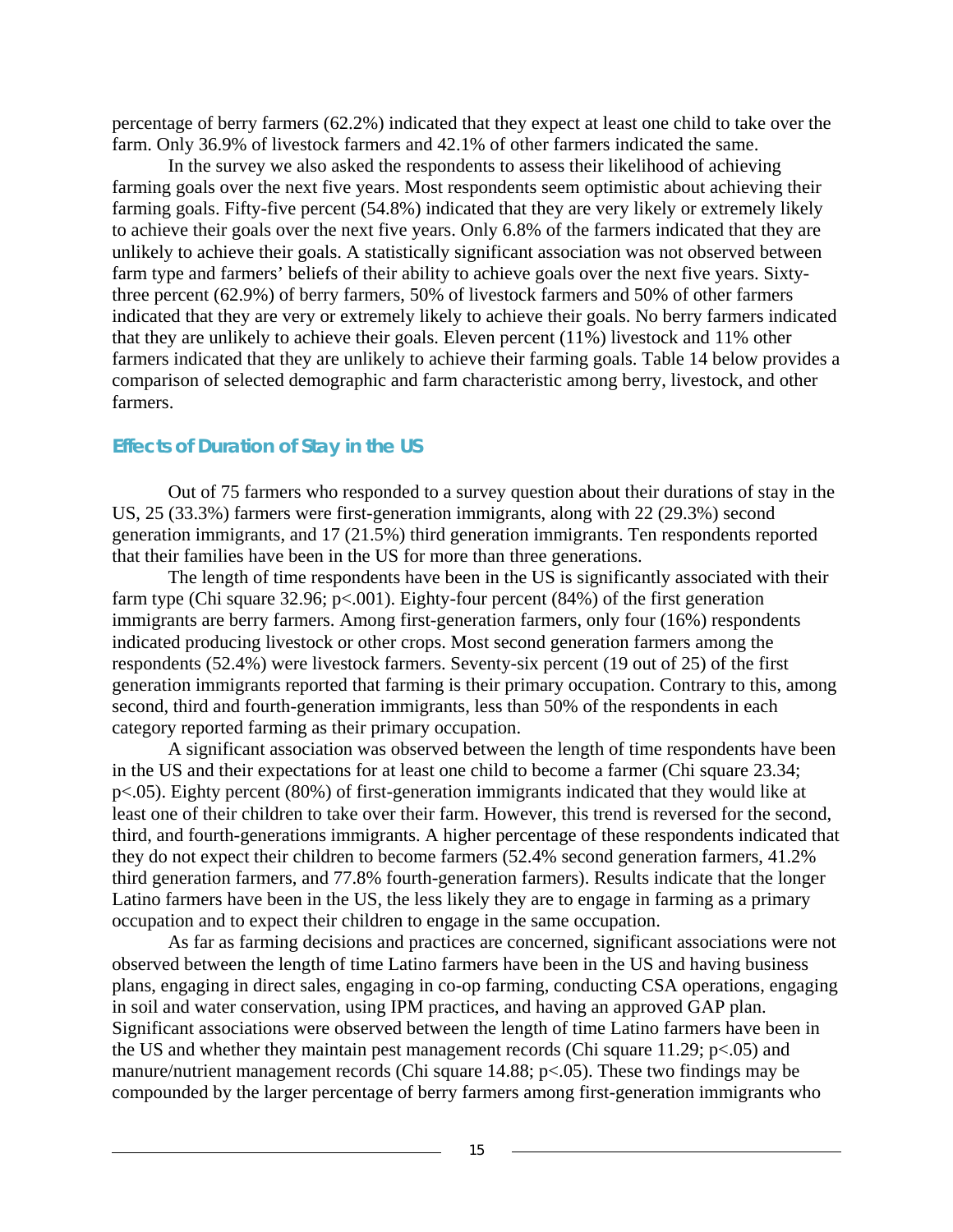also reported a higher likelihood of maintaining pest management and manure/nutrient management records.

As far as information access was concerned, significant associations were not observed between the length of time Latino farmers have been in the US and their usage of computers or the Internet to gather farming information. Most first-generation Latino farmers (92%, 23 of 25) among the respondents reported conducting their farm operations as a single-family or individual operation. A similar pattern was also observed for second, third, and fourth-generation respondents, among whom a higher percentage of operations were single-family or individual farming operations as opposed to multi-family operations, family partnerships, or other ownership types.

 As seen in Table 14, some differences were observed between respondents who were first generation immigrants and those who were second, third, or fourth-generation immigrants in their reasons for farming. A higher percentage of second and consecutive other generation immigrants indicated engaging in farming as a way of earning money (44%) whereas only 28% of the first-generation immigrants indicated farming as a way of earning money. A higher percentage of first-generation immigrants farm because they consider farming as a family tradition (40%).

|                                      |           | Second-Generation and              |           |            |
|--------------------------------------|-----------|------------------------------------|-----------|------------|
| Reason for farming                   |           | <b>First-Generation Immigrants</b> |           | Above      |
|                                      |           | Percentage                         |           | Percentage |
|                                      | Frequency | <b>Yes</b>                         | Frequency | Yes        |
| Want a rural lifestyle for my family | 14        | 56.0                               | 26        | 52.0       |
| As a way to earn money               |           | 28.0                               | 22        | 44.0       |
| To own a business                    | Q         | 36.0                               | 20        | 40.0       |
| Farming is a family tradition        | 10        | 40.0                               | 16        | 32.0       |
| Land inexpensive compared to other   | ∍         | 8.0                                |           | 8.0        |
| places                               |           |                                    |           |            |

**Table 14. Survey Respondents' Reasons for Farming by Length of Time in the US**

All first-generation immigrants (100%) indicated that someone helped them locate their current farm, whereas only 8.3% of second and other generation farmers indicated receiving help in locating their farms. This finding is not surprising when one considers the significantly short lengths of time first-generation farmers have been farming and living in the US. Their initial successes are heavily dependent on established support networks that include other farmers and kin (Table 15).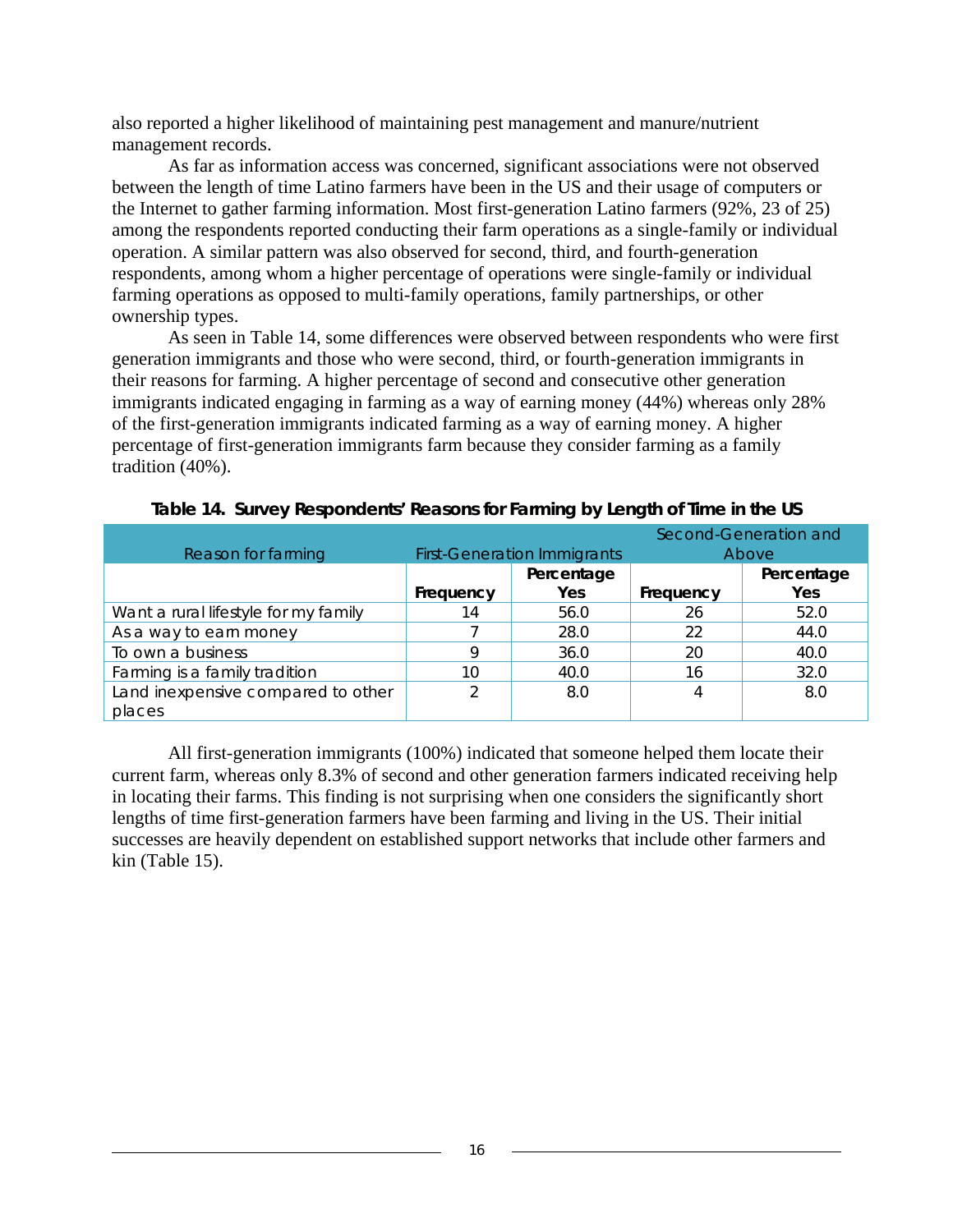#### **Table 15. Survey Respondents' Reasons for Choosing Farm Location by Length of Time in the U.S.**

|                                          | <b>First-Generation</b> |                   | Second-Generation and |            |  |
|------------------------------------------|-------------------------|-------------------|-----------------------|------------|--|
| Reason for choosing location             |                         | <b>Immigrants</b> |                       | Above      |  |
|                                          |                         | Percentage        |                       | Percentage |  |
|                                          | Frequency               | Yes               | Frequency             | <b>Yes</b> |  |
| Land inexpensive compared to other       | 9                       | 36.0              | 15                    | 31.2       |  |
| places                                   |                         |                   |                       |            |  |
| Quality of land is good for my farm type | h                       | 24.0              | 17                    | 36.2       |  |
| A family member lives in the area        |                         | 28.0              | 15                    | 31.2       |  |
| Like the community near my farm          | h                       | 24.0              | 14                    | 29.2       |  |
| Could buy smaller parcels of land        |                         | 16.0              |                       | 14.6       |  |
| Know a farmer in the area                |                         | 16.0              | 6                     | 12.5       |  |
| Someone helped me locate here            | 25                      | 100.0             | 4                     | 8.3        |  |

 As far as farming goals are concerned, a higher percentage of first generation farmers expressed a need for investing in new equipment (40%), expanding farm acreage (32%), investing in expanded facilities (33.3%), and purchasing one's own farm (16%), which are all goals reflective of the rather new and yet un-established farming status of first-generation immigrants. In contrast, respondents who were second, third, or fourth-generation immigrants indicated a preference to maintain their farms "as it is" (34.7%). These respondents also expressed planning retirement (30.6%) and growth into new markets (28.6%) as more important farming goals (Table 16).

|                                  |           | <b>First-Generation</b> |           | Second-Generation and |
|----------------------------------|-----------|-------------------------|-----------|-----------------------|
| Goals                            |           | <b>Immigrants</b>       |           | Above                 |
|                                  |           | Percentage              |           | Percentage            |
|                                  | Frequency | <b>Yes</b>              | Frequency | Yes.                  |
| Increasing revenue               | 14        | 56.0                    | 26        | 53.1                  |
| Investing in new equipment       | 10        | 40.0                    | 14        | 28.6                  |
| Expanding farm acreage           | 8         | 32.0                    | 14        | 28.6                  |
| Maintain as it is                | 3         | 12.0                    | 17        | 34.7                  |
| Investing in expanded facilities | 8         | 33.3                    | 11        | 22.4                  |
| Planning retirement              | 3         | 12.0                    | 15        | 30.6                  |
| Growth into new markets          | 3         | 12.0                    | 14        | 28.6                  |
| New activities                   | ↷         | 8.0                     | 8         | 16.3                  |
| New products                     | ∍         | 8.0                     | 8         | 16.3                  |
| Purchasing my own farm           | 4         | 16.0                    | 3         | $6^{\circ}$           |

As a percentage, first-generation immigrants were also more likely to identify a range of challenges to farming. These included financial challenges (84%), access and cost of health care (52%), not knowing rules and regulations (44%), lack of knowledge on raising animals and producing crops (32%), and finding land to rent (28%). In comparison to only 6.5% of second and other generation immigrants who indicated lack of English language ability as a significant challenge. A high majority of first-generation Latino immigrant farmers indicated English ability as a significant challenge (56%) (Table 17).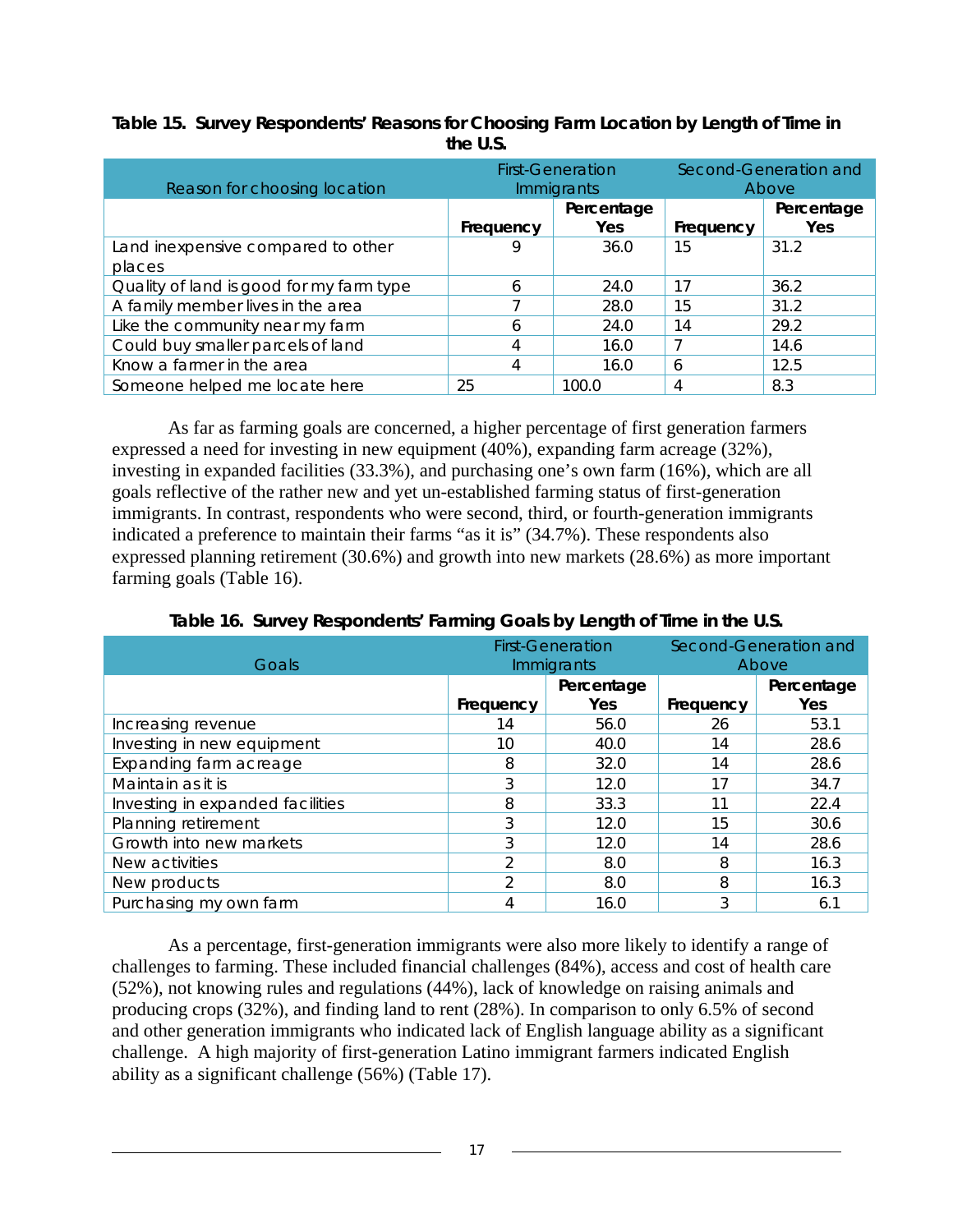| Challenge                         | <b>First-Generation</b><br>Immigrants |                          | Second-Generation and<br>Above |                   |
|-----------------------------------|---------------------------------------|--------------------------|--------------------------------|-------------------|
|                                   | Frequency                             | Percentage<br><b>Yes</b> | Frequency                      | Percentage<br>Yes |
| Money to buy equipment            | 21                                    | 84.0                     | 27                             | 56.2              |
| Money to buy land                 | 18                                    | 72.0                     | 26                             | 55.3              |
| Obtaining loans                   | 13                                    | 52.0                     | 26                             | 54.2              |
| Access and cost of health care    | 13                                    | 52.0                     | 13                             | 26.5              |
| Not knowing rules                 |                                       | 44.0                     | 14                             | 30.4              |
| Not knowing where to sell         | 9                                     | 36.0                     | 16                             | 34.0              |
| Finding land to buy               | 9                                     | 36.0                     | 14                             | 30.4              |
| Know-how on raising crops/animals | 8                                     | 32.0                     | 9                              | 19.6              |
| Lack of English language ability  | 14                                    | 56.0                     | 3                              | 6.5               |
| Finding land to rent              |                                       | 28.0                     | 6                              | 13.0              |

#### **Table 17. Survey Respondents' Challenges to Farming by Length of Time in the U.S.**

 Some similarities and differences were also observed between sales locations of firstgeneration immigrants and other farmers. Both groups indicated using packers as their preferred avenue for sales. Thirty-three percent (33.3%) of first-generation farmers use farmers' markets for sales compared to 23.4% of other immigrants. Customer pick-up and co-op are more commonly used by second, third, and fourth-generation farmers than first-generation farmers (Table 18).

|                       | <b>First-Generation</b> |            | Second-Generation and |            |
|-----------------------|-------------------------|------------|-----------------------|------------|
| <b>Sales Location</b> |                         | Immigrants |                       | Above      |
|                       |                         | Percentage |                       | Percentage |
|                       | Frequency               | Yes        | Frequency             | <b>Yes</b> |
| Packers               | 10                      | 40.0       | 15                    | 31.9       |
| Farmer's market       | 8                       | 33.3       | 11                    | 23.4       |
| Wholesale             | 5                       | 20.0       | 10                    | 21.3       |
| Customers pick        | ↑                       | 8.0        | 8                     | 17.0       |
| $Co$ -op              | ↑                       | 8.0        |                       | 14.9       |
| Farm stand            | O                       | 0.0        |                       | 14.9       |
| Produce auction       | 3                       | 12.0       | 4                     | 8.5        |
| Grocery stores        |                         | 4.0        | 4                     | 8.5        |
| Internet              |                         | 4.0        | 3                     | 6.4        |
| <b>CSA</b>            |                         | 4.0        |                       | 2.1        |
| Restaurants           |                         | 0.0        |                       | 0.0        |

**Table 18. Survey Respondents' Sales Locations by Length of Time in the U.S.**

 As far as information needs are concerned, more first-generation farmers indicated a need for information on production methods (83.3%), environmental conservation (83.3%), alternative crops (69.6%), business planning (79.2%), and financial record keeping (62.5%). Second generation and other immigrants expressed a higher percentage need for information on organic farming (47.8%) and livestock (31%) (Table 19).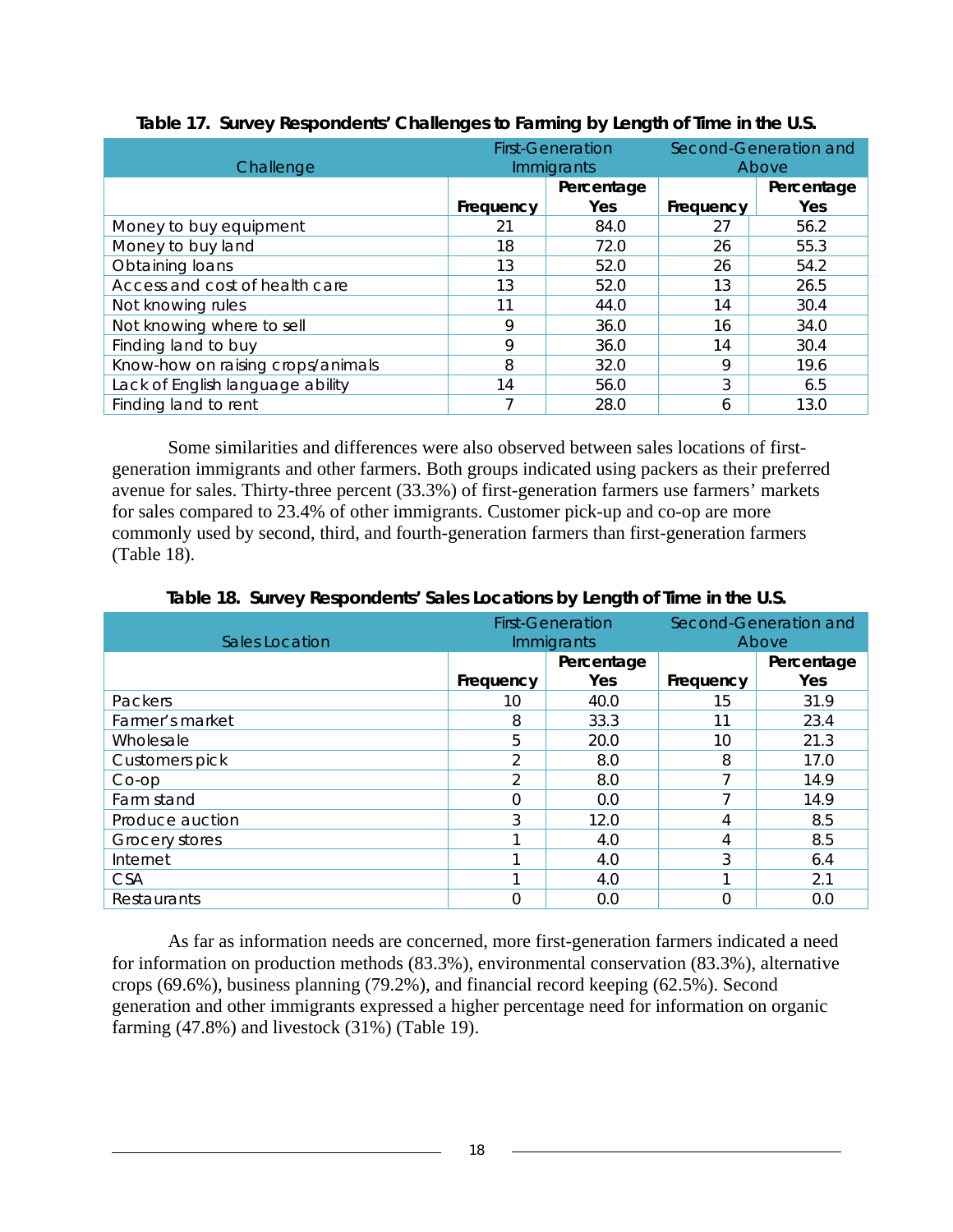| Information need           | <b>First-Generation</b><br><b>Immigrants</b> |                   | Second-Generation and<br>Above |                   |
|----------------------------|----------------------------------------------|-------------------|--------------------------------|-------------------|
|                            | Frequency                                    | Percentage<br>Yes | Frequency                      | Percentage<br>Yes |
| Production methods         | 20                                           | 83.3              | 28                             | 66.7              |
| Environmental conservation | 20                                           | 83.3              | 27                             | 60.0              |
| Marketing                  | 15                                           | 62.5              | 30                             | 65.2              |
| Alternative crops          | 16                                           | 69.6              | 24                             | 57.1              |
| <b>Business planning</b>   | 19                                           | 79.2              | 24                             | 52.2              |
| Financial record keeping   | 15                                           | 62.5              | 24                             | 52.2              |
| Organic farming            | 10                                           | 41.7              | 22                             | 47.8              |
| Livestock                  | 5                                            | 21.7              | 13                             | 31.0              |

#### **Table 19. Survey Respondents' Information Needs by Length of Time in the U.S.**

 A higher percentage of first-generation immigrants among the respondents indicated training needs in loans counseling (70.8%), land management (58.3%), FSA (54.2%), legal services (45.8%), and computing (45.8%). In contrast, a higher percentage of second-and-above generation immigrants indicated training needs in agriculture marketing (62.5%) and natural resource conservation (47.5%) (Table 20).

| <b>Training Interests</b>     | <b>First-Generation</b><br>Immigrants |            | Second-Generation and<br>Above |            |
|-------------------------------|---------------------------------------|------------|--------------------------------|------------|
|                               |                                       | Percentage |                                | Percentage |
|                               | Frequency                             | Yes        | Frequency                      | Yes        |
| Ag marketing                  | 12                                    | 50.0       | 25                             | 62.5       |
| Land management               | 14                                    | 58.3       | 21                             | 52.5       |
| Loans counseling              | 17                                    | 70.8       | 15                             | 37.5       |
| <b>FSA</b>                    | 13                                    | 54.2       | 18                             | 45.0       |
| Natural resource conservation | 11                                    | 45.8       | 19                             | 47.5       |
| Legal services                | 11                                    | 45.8       | 16                             | 40.0       |
| Computing                     |                                       | 45.8       | 13                             | 32.5       |

#### **Table 20. Survey Respondents' Training Interests by Length of Time in the U.S.**

Most first-generation Latino farmers (70.8%) use "other farmers" as their primary source of information. This trend is also common to second and other generation Latino farmers. MSU Extension is the second most frequently used information source for all generations of respondents. More established farmers such as second, third, and fourth-generation farmers are more likely to use other information sources such as supply dealers (47.6%), FSA (35.7%), County and Land Conservation Department (30%), MIDATCP (28.6%), Growers' associations (31%), bankers (25%), groundwater technicians (23.8%) and organic certifiers (2.6%) (Table 21).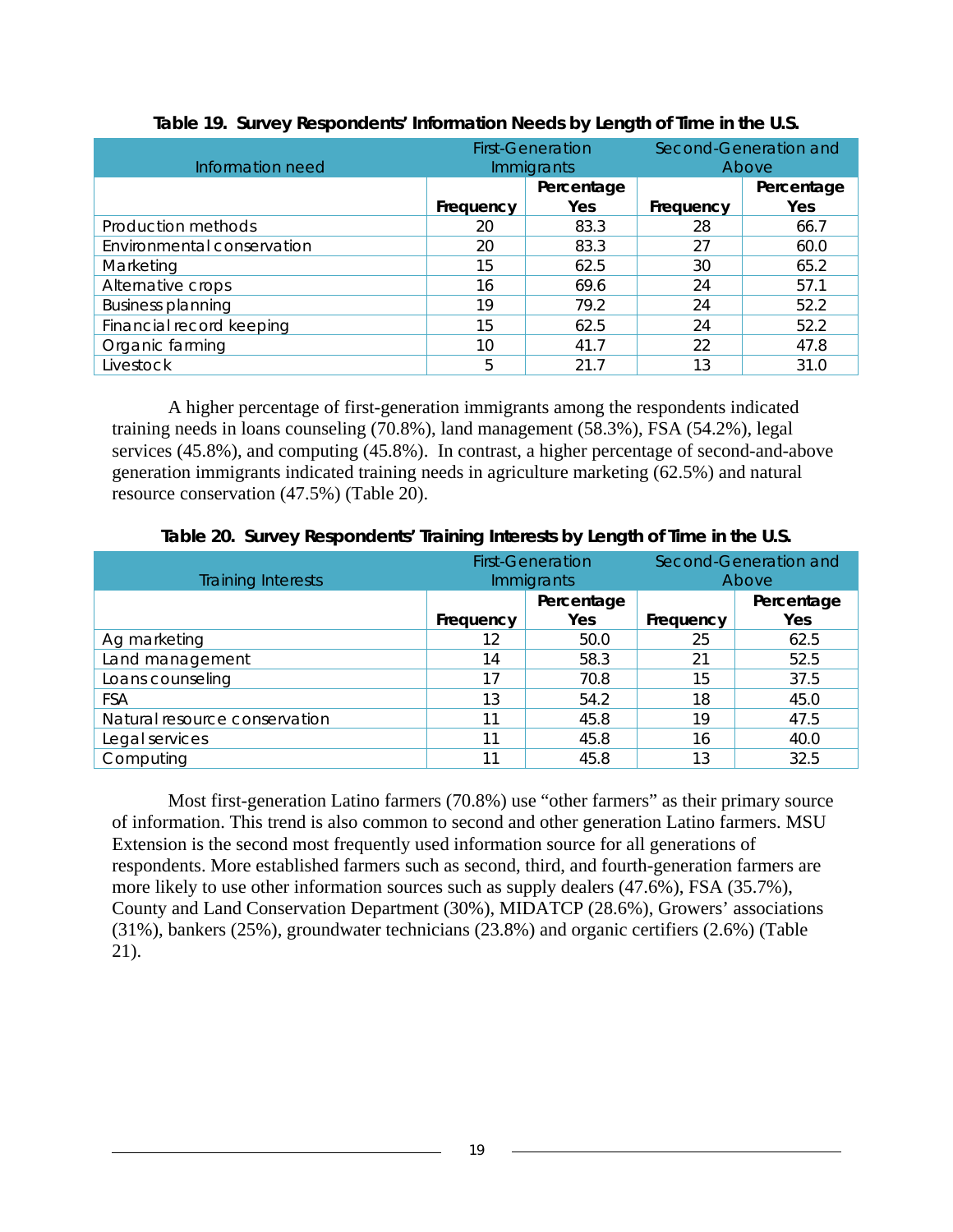| <b>Information Source</b>      | <b>First-Generation</b><br>Immigrants |                   | Second-Generation and<br>Above |                   |
|--------------------------------|---------------------------------------|-------------------|--------------------------------|-------------------|
|                                | Frequency                             | Percentage<br>Yes | Frequency                      | Percentage<br>Yes |
| Other farmers                  | 17                                    | 70.8              | 35                             | 79.5              |
| <b>MSU</b>                     | 13                                    | 52.0              | 23                             | 53.5              |
| Supply dealers                 | 4                                     | 18.2              | 20                             | 47.6              |
| <b>FSA</b>                     | 4                                     | 17.4              | 15                             | 35.7              |
| County land conservation dept. | 6                                     | 26.1              | 12                             | 30.0              |
| <b>MIDATCP</b>                 | 5                                     | 21.7              | 12                             | 28.6              |
| <b>NCRS</b>                    | ⇁                                     | 29.2              | 10                             | 24.4              |
| Growers' association           | 3                                     | 13.0              | 13                             | 31.0              |
| <b>Bankers</b>                 | 3                                     | 13.0              | 10                             | 25.0              |
| Groundwater technician         |                                       | 4.3               | 10                             | 23.8              |
| Organic certifier              |                                       | 0.0               |                                | 2.6               |

#### **Table 21. Survey Respondents' Information Sources by Length of Time in the U.S.**

## **Summary and Conclusions**

Michigan Latino farmers are a diverse group of individuals characterized by their farming practices and processes of agricultural decisions-making. We identified three clusters of farmers based on the type of farm operation. These include berry, livestock, and other farmers. Some interesting findings emerged when these three clusters of farmers were compared. Among the three clusters, berry farmers have the highest average sales value. Berry farmers also tend to engage in more agricultural planning and practices such as maintaining pest and nutrient management records, IPM plans, and GAP plans. Most berry farmers use farming as their primary occupation (68%) as opposed to livestock and other farmers in which less than 50% of the respondents use farming as the primary occupation. Based on the survey results, the main challenges faced by Michigan Latino farmers include lack of financial resources to buy land and equipment and difficulties encountered when applying for bank loans. A higher proportion of livestock farmers also indicated their lack of English language skills as a hindrance.

Most Michigan Latino farmers use other farmers as their main sources of agricultural information. This finding is different from those of previous studies that have looked at information sources of US farmers. Prior studies have identified farm magazines, university specialists, supply dealers, and Farm Service Agencies as preferred and most frequently used information sources (e.g., Tucker & Napier, 2002; Patrick et al., 1993). Among the survey respondents, a higher percentage have reported owning a computer and having access to the internet. However, only a small number of farmers indicate that they use the Internet as an information source. Livestock farmers tend to use the Internet as a source of information more frequently than berry and other farmers. Regarding farmers' training requirements, farmers in all three clusters requested training in agricultural marketing. Several berry, livestock, and other farmers also expressed interest in loans counseling, land conservation, and natural resource conservation respectively.

As mentioned above, most farmers indicated that they would read a booklet of agricultural information and would participate in training sessions. However, a higher percentage of berry farmers expressed preference to read the booklet in Spanish as well as participate in training programs offered in Spanish as opposed to the livestock and other farmers who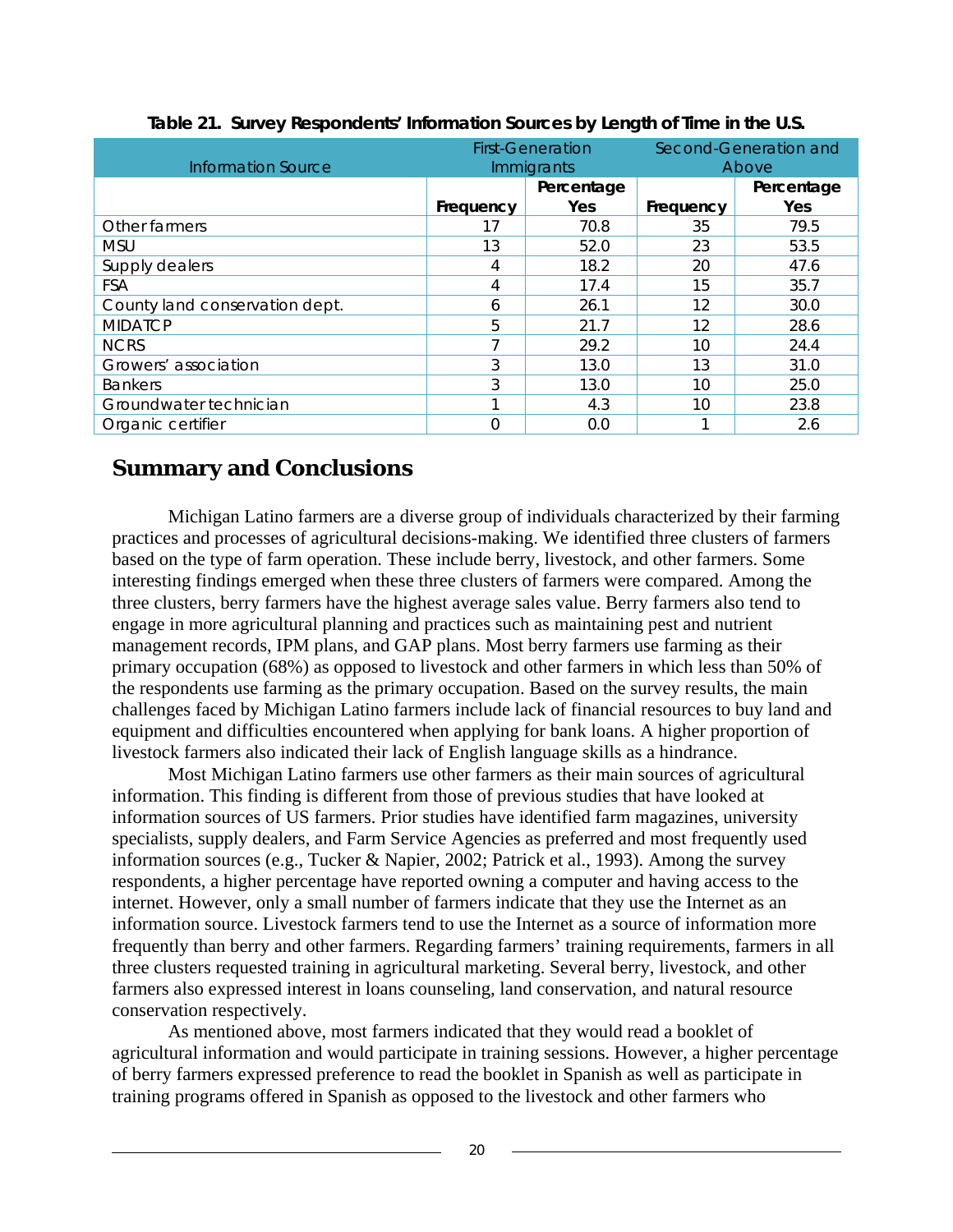expressed a preference for English language as the medium of communication. This finding is not surprising when one considers the duration different clusters of farmers have been living in the US. A higher proportion of berry farmers (59.3%) are first-generation immigrants in comparison to livestock farmers who are mostly second generation immigrants (52.4%) and other farmers who are mostly third generation immigrants (52.9%). Hence, berry farmers' preference for Spanish language training and reading materials may indicate their relatively new immigrant status. Although a high percentage of berry farmers (61.8%) indicated a preference for Spanish over English for training and reading materials, only 45.7% of berry farmers indicated "lack of English ability" as a challenge. This may be indicative of the fact that although berry farmers in Michigan do not use English on a regular basis, they do not consider this as a barrier because their information and communication needs are fulfilled through other farmers who speak Spanish.

Berry farmers seem to hold more optimistic views about their ability to achieve farming goals within the next five years (See Table 22). A higher percentage of berry farmers indicated that they expect to be farming ten years from now. This optimistic point of view is also reaffirmed by the fact that a higher percentage of berry farmers indicated an expectation for at least one child to continue farming whereas in livestock and other categories fewer number of respondents indicated such a preference. We can speculate that berry farmers' optimism towards farming is a reflection of their higher farm viability as seen by the revenue generated.

With regard to the delivery of MSU Extension services to the Michigan Latino farmers, the greatest impacts identified in this study have been achieved among berry farmers. This cluster of farmers seems to use better agricultural planning and practices and is generating higher revenues than their counterparts in other types of farms. They also exhibit a higher sense of optimism and a willingness to continue farming in the future. There is a need for strengthening extension services to livestock and other farm clusters as well as reducing the ad-hoc nature of delivery of services by university specialists and government agencies. While strengthening the services to support Michigan Latino farmers who predominantly produce berries, more concerted efforts need to be implemented to support livestock and other farmers.

 This research demonstrates that a one-size-fits-all approach may not be the best option for addressing the needs of different clusters of farmers in Michigan. Understanding differences among and within clusters, their unique challenges, circumstances, needs, and requirements can assist in developing programs and services that are more effective and targeted towards specific groups. Extension educators can assist Michigan Latino farmers by developing information booklets and education programs on agricultural marketing options, business planning, procuring loans, obtaining legal services, and understanding government regulations. These programs should be offered in Spanish and in English (with Spanish translations). Information on alternative crops may also be useful for farmers as a high percentage of farmers indicated a preference for this information.

Latino farmers in Michigan seem to place a high value on their community and a preference for a rural lifestyle. As discussed above, approximately 30% of respondents indicated that they chose the farm location based on their preference for the community in the area or because a family member lives in the area. A considerably high proportion (53%) also indicated that they chose to farm because of their preference for a rural lifestyle for their families.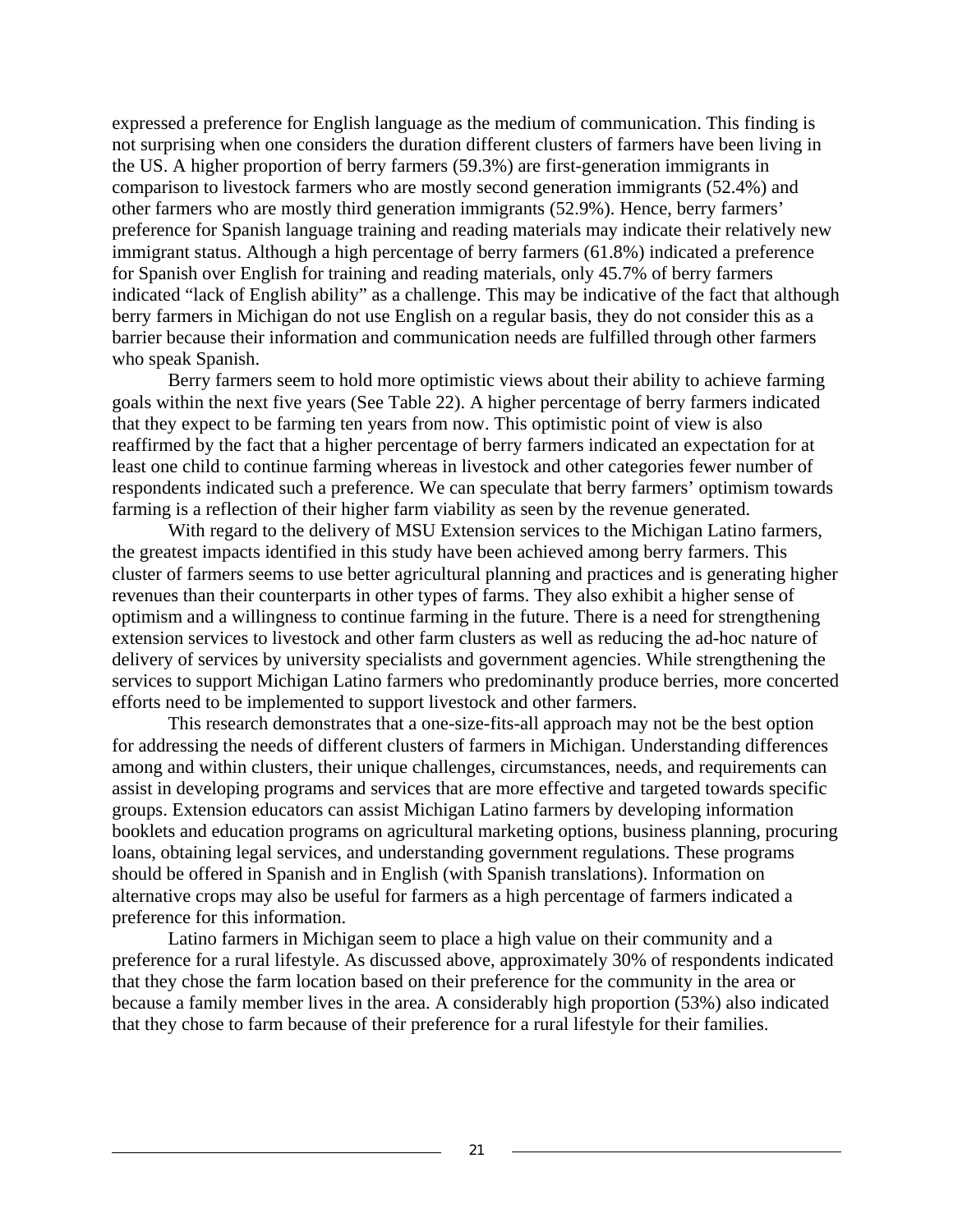|                                                                                 | Livestock                                                         |                                             |                                                                |  |
|---------------------------------------------------------------------------------|-------------------------------------------------------------------|---------------------------------------------|----------------------------------------------------------------|--|
| Farm characteristic                                                             | <b>Berry farmers</b>                                              | farmers                                     | <b>Other farmers</b>                                           |  |
| Number of respondents                                                           | 37 (49.3%)                                                        | 19 (25.3%)                                  | 19 (25.3%)                                                     |  |
| Average sales value                                                             | \$253,947                                                         | \$31,182                                    | \$131,837                                                      |  |
| Average farm size                                                               | 74.12                                                             | 62.43                                       | 132.65                                                         |  |
| % respondents maintaining pest<br>records                                       | 86.1%                                                             | 26.3%                                       | 42.1%                                                          |  |
| % respondents maintaining nutrient<br>records                                   | 86.1%                                                             | 36.8%                                       | 36.8%                                                          |  |
| % respondents with an approved<br>GAP plan                                      | 72.2%                                                             | 31.3%                                       | 31.6%                                                          |  |
| % respondents with IPM plans                                                    | 74.3%                                                             | 11.8%                                       | 47.4%                                                          |  |
| Commonly used sales locations                                                   | Packers,<br>Farmers' market                                       | Packers,<br>Farmers market,<br>Direct sales | Farmers' market,<br>Wholesale                                  |  |
| % Farming as a primary occupation                                               | 67.6%                                                             | 47.4%                                       | 36.8%                                                          |  |
| % Single or individual operations                                               | 91.9%                                                             | 89.5%                                       | 89.5%                                                          |  |
| Main challenges faced                                                           | Lack of money to<br>buy<br>land/equipment,<br>getting a bank loan | Lack of English                             | Lack of money to<br>buy land/equipment,<br>getting a bank loan |  |
| % Using multiple market channels                                                | 29.4%                                                             | 42%                                         | 42%                                                            |  |
| % with product labels                                                           | 40.7%                                                             | 50.0%                                       | 55.6%                                                          |  |
| % Intending to farm 10 yrs from now                                             | 94.3%                                                             | 68.4%                                       | 68.4%                                                          |  |
| % indicating they are likely to<br>achieve farming goals within next 5<br>years | 62.9%                                                             | 50%                                         | 50%                                                            |  |
| % expecting at least 1 child to<br>continue farming                             | 62.2%                                                             | 36.9%                                       | 42.1%                                                          |  |
| Commonly used information<br>sources                                            | Other farmers,<br>MSU, County Land<br>Con. Dep.                   | Other farmers,<br>MSU, Supply<br>dealers    | Other farmers,<br>MSU, FSA                                     |  |
| % owning a computer                                                             | 83.3%                                                             | 72.2%                                       | 94.7%                                                          |  |
| % Using internet info.                                                          | 48.6%                                                             | 61.1%                                       | 50.0%                                                          |  |
| % having access to internet                                                     | 71.4%                                                             | 72.2%                                       | 89.5%                                                          |  |
| % indicating they would read a                                                  | 100%                                                              | 100%                                        | 88.8%                                                          |  |
| booklet of agriculture information                                              | English - 38.2%<br>Spanish-61.8%                                  | English- 94.1%<br>Spanish-5.9%              | English-88.9%<br>Spanish-0.0%                                  |  |
| % indicating they would participate<br>in a training                            | 97.1%                                                             | 72.2%                                       | 66.7%                                                          |  |
| Most frequently requested training<br>types                                     | Loans counseling,<br>ag marketing                                 | Land<br>management,<br>ag marketing         | Natural resource<br>conservation, ag<br>marketing              |  |

### **Table 22. Comparisons between Farm Type and Selected Farm Characteristics**

 A key finding of this research is that an information network exists among Latino farmers as represented in the finding that respondents tend to consult other farmers (76.5%) most frequently to acquire agricultural information. In addition to traditional programs, approaches that utilize this existing network to deliver needed information may prove effective in meeting the needs of Michigan Latino farmers.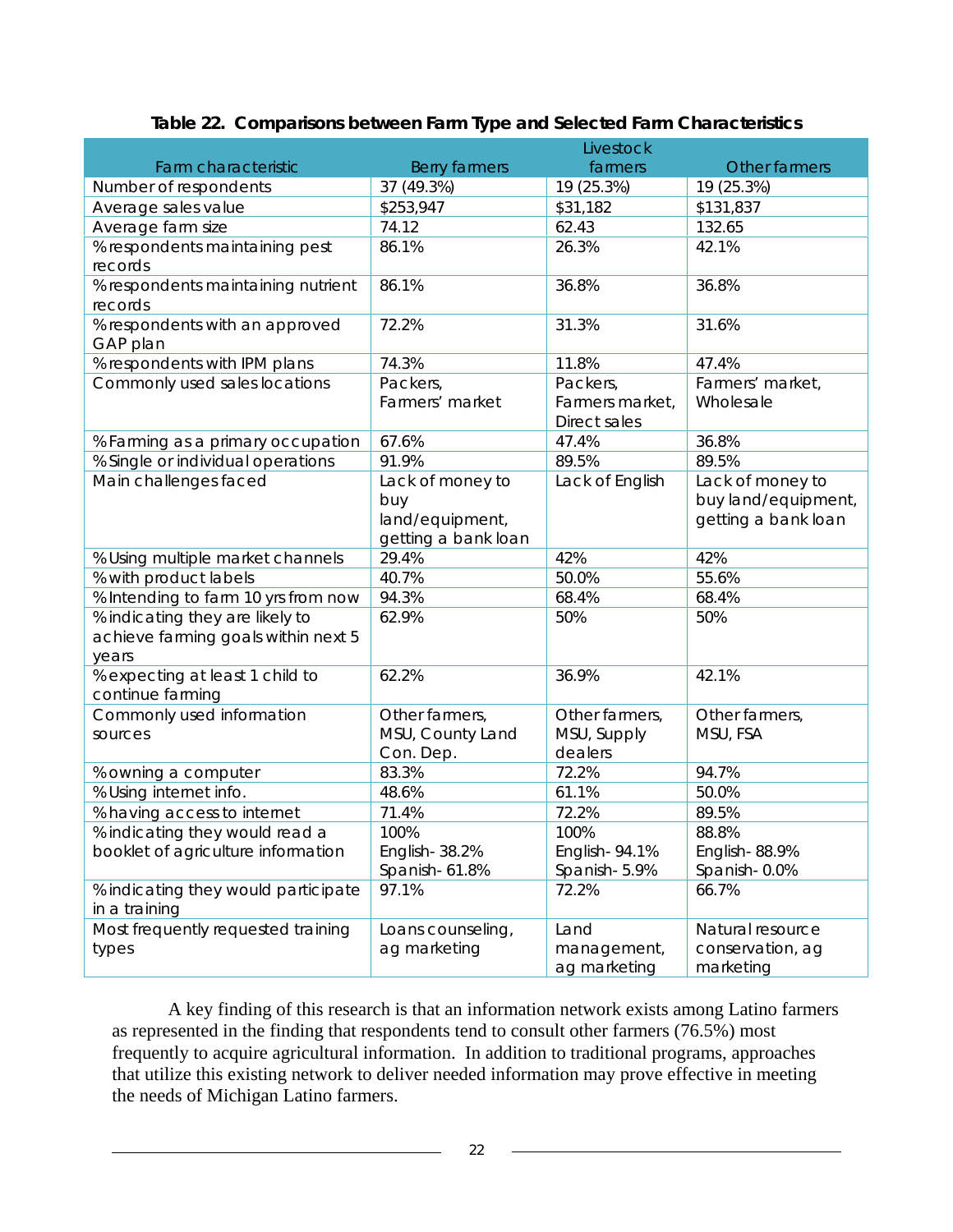## **References**

- Ahearn, M., & Newton, D. J. (2009). Beginning farmers and ranchers. Washington DC: U.S. Department of Agriculture, ESCS for Econ Inform Bul 29, May.
- FACT, Food, Agriculture, Conservation and Trade Act of 1990. (1990). Title SEC. 2501 Outreach and Assistance for Socially Disadvantaged Farmers and Ranchers. Retrieved from

http://national4-hheadquarters.gov/about/offices/legis/25fact.html.

- Flora, J. L., Emery, M., Thompson, D., Padro-Meza, C. M., & Flora, C. B. (2012). New Immigrants in Local Food Systems: Two Iowa Cases. *International Journal of Agriculture and Food, 19*, 119-134.
- Fry, R. (2008). Latino Settlement in the New Century. Washington DC: Pew Hispanic Center Report.
- Hermansen-Baez, A. (2011). Analyzing the Natural Resource Extension Needs of Spanish-Speakers: A Perspective from Florida. *Journal of Extension, 49,* 2-10.
- Garcia-Pabon, J. L. (2011). Risk Concerns among the Latino Farmers in Missouri: An Approximation*. Culture, Agriculture, Food and Environment, 33,* 15-28.
- Green, J. J. (2001). Developing Programs from the Grassroots: Assessing the Needs and Interests of Limited Resource Farmers. A Report on Focus Group Research. Working Paper, Department of Rural Sociology, University of Missouri-Columbia.
- Kleiner, A. M., & Green, J. J. (2008). Expanding the Marketing Opportunities and Sustainable Production Potential for Minority and Limited-Resource Agricultural Producers in Louisiana and Mississippi. *Southern Rural Sociology, 23,* 149-169.
- Lezberg, S., & Reyes-Hamann, J. (2010). Hispanic Farmers in Wisconsin. Environmental Resources Center, University of Wisconsin-Madison.
- Lucht, J. R. (2006). Latinos in Southwest Missouri: Capturing the American Dream through Farming. Latinos in Missouri Occasional Paper Series No.5, Department of Rural Sociology, University of Missouri-Columbia.
- Marinez, J., & Gomez, R. E. (2011). Identifying Barriers that Prevent Hispanic/Latino Farmers & Ranchers in Washington State from Participating in USDA Programs and Services. Latino Policy Research & Development Institute, Yakima County.
- Martinez-Feria, R. (2011). Barriers, Challenges, and Limitations that Hispanic and Latino Farmers and Ranchers Face to Start, Develop, and Sustain Farming and Ranching Businesses in the State of Nebraska. Hispanic and Latino Farmers and Ranchers Outreach Project, Preliminary Report, Center for Rural Affairs.
- Martinez, R., & Gardner, R. W. (2011). Latino farmers on the rise. *NEXO, 14(2):1,* 17-23.
- Patrick, G. F., Ortmann, G. F., Musser, W. G., & Doser, D. H. (1993). Information Sources of Large Scale Farmers. *Choice,* 40-41.
- Peterson, H. C., Knudson, W.A. & Abate, G. (2006). The Economic Impact and Potential of Michigan's Agri-Food System. Lansing MI: Michigan State University Product Center Report 1-1606.
- Martinez, R. L. R. (2011). Assessing needs and Marketing Strategies for Small Scale Hispanic Farmers in Michigan. Dissertation, Michigan State University.
- Swisher, M. E., Brenna, M., & Shah, M. (2007). Hispanic-Latino Farmers and Ranchers Project. Final Report. Washington DC: Department of Family, Youth and Community Sciences, University of Florida.